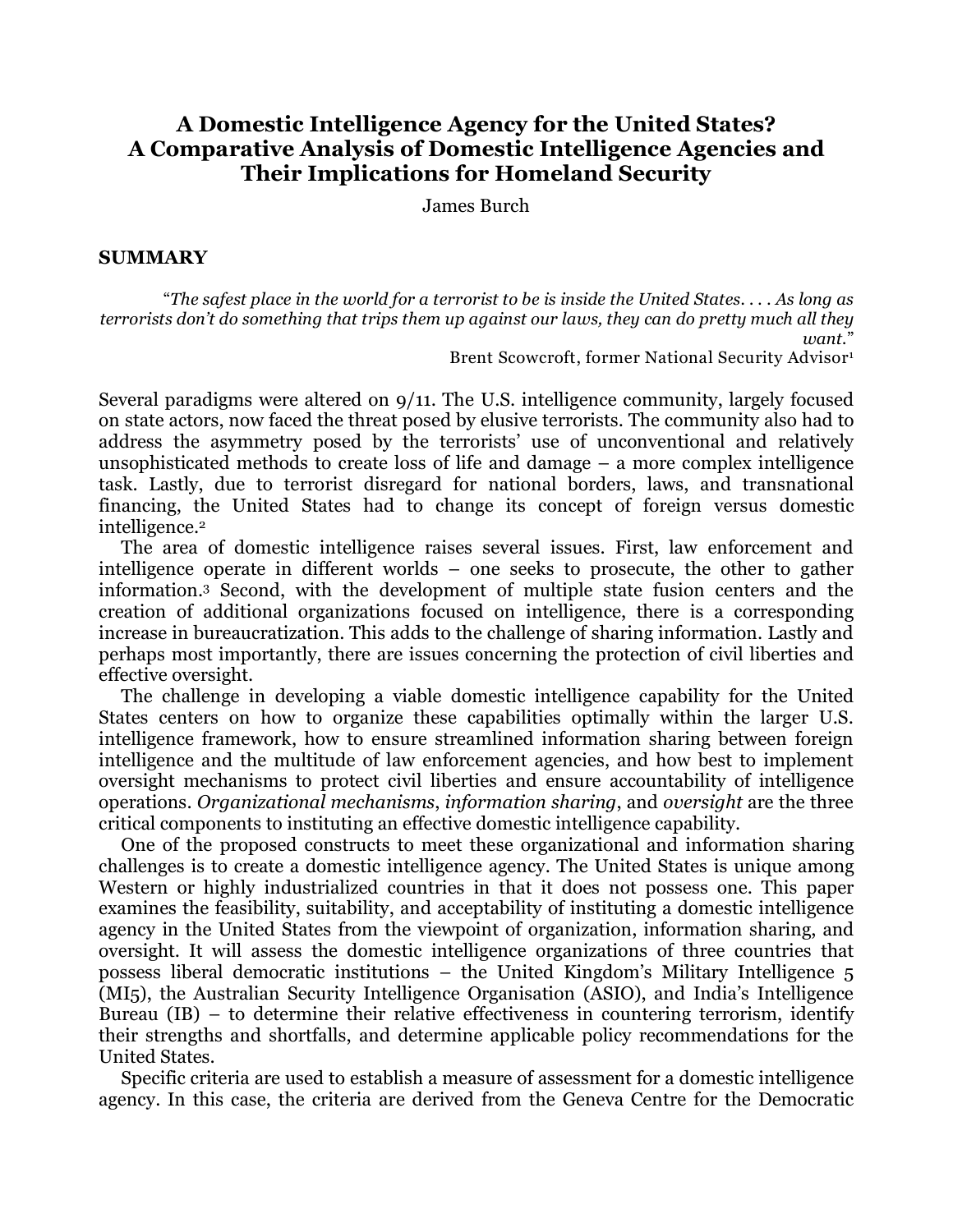Control of Armed Forces (DCAF), which partners with countries to promote governance and determine recommendations that promote government reform. Examples of some criteria are the subordination of intelligence to national laws, effective coordination, and oversight.

Examining countries with similar democratic institutions, threats, and (in the case of Australia and India) geographic scope will result in identifying key factors for instituting an effective domestic intelligence capability for the United States. This examination will also determine whether current intelligence reform policies are targeting perceived intelligence shortfalls and offer additional recommendations. It will also determine whether the establishment of a domestic intelligence agency is feasible, acceptable, and suitable to meeting the asymmetric threats of the 21st Century.

### **INTRODUCTION**

Al Qaeda conducted a devastating strike on 9/11 by using airliners as weapon of mass destruction (WMD). In terms of scale, they incurred a relatively small cost to create billions of dollars worth of damage.4 The psychological impact was also devastating and prompted a massive response and reorganization of the U.S. government to combat this threat.5 Part of this reorganization was a close examination of the Federal Bureau of Investigation (FBI). A Congressional inquiry into 9/11 revealed several FBI shortcomings:

- "The FBI's decentralized structure and inadequate information technology made the Bureau unable to correlate the knowledge possessed by its components. The FBI did not gather intelligence from all its many cases nation-wide to produce an overall assessment of al Qaeda's presence in the United States."
- "Many FBI field offices had not made counterterrorism a top priority and they knew little about al Qaeda before September 11."
- The FBI also did not inform policymakers of the extent of terrorist activity in the United States. "Although the FBI conducted many investigations, these pieces were not fitted into a larger picture."6

These findings highlighted a domestic intelligence gap and, as a result, have led to several larger governmental initiatives and internal FBI reforms. Another organizational alternative is to create a domestic intelligence agency to focus solely on domestic intelligence and collection. Supporters of a domestic intelligence agency have proposed this alternative as the best method to effectively address the domestic intelligence gap. In attempting to address this gap, however, there are additional issues. First, there are opposing viewpoints as to whether the domestic intelligence apparatus should remain within and tied to the FBI versus establishing it as an independent entity. Second, the creation of another bureaucracy raises concerns about the effectiveness of information sharing. Third, an increased focus on domestic intelligence leads to concerns about civil liberties and oversight. Examining the domestic intelligence structures of the United Kingdom, Australia, and India in terms of these three issues can assist in determining the applicability of those structures and offer implementation considerations for the United States.

Advocates for a separate domestic intelligence agency point to several advantages. The first is a symbolic one: the creation of such an agency would emphasize the government's commitment to preventing another catastrophic attack.7 As Mark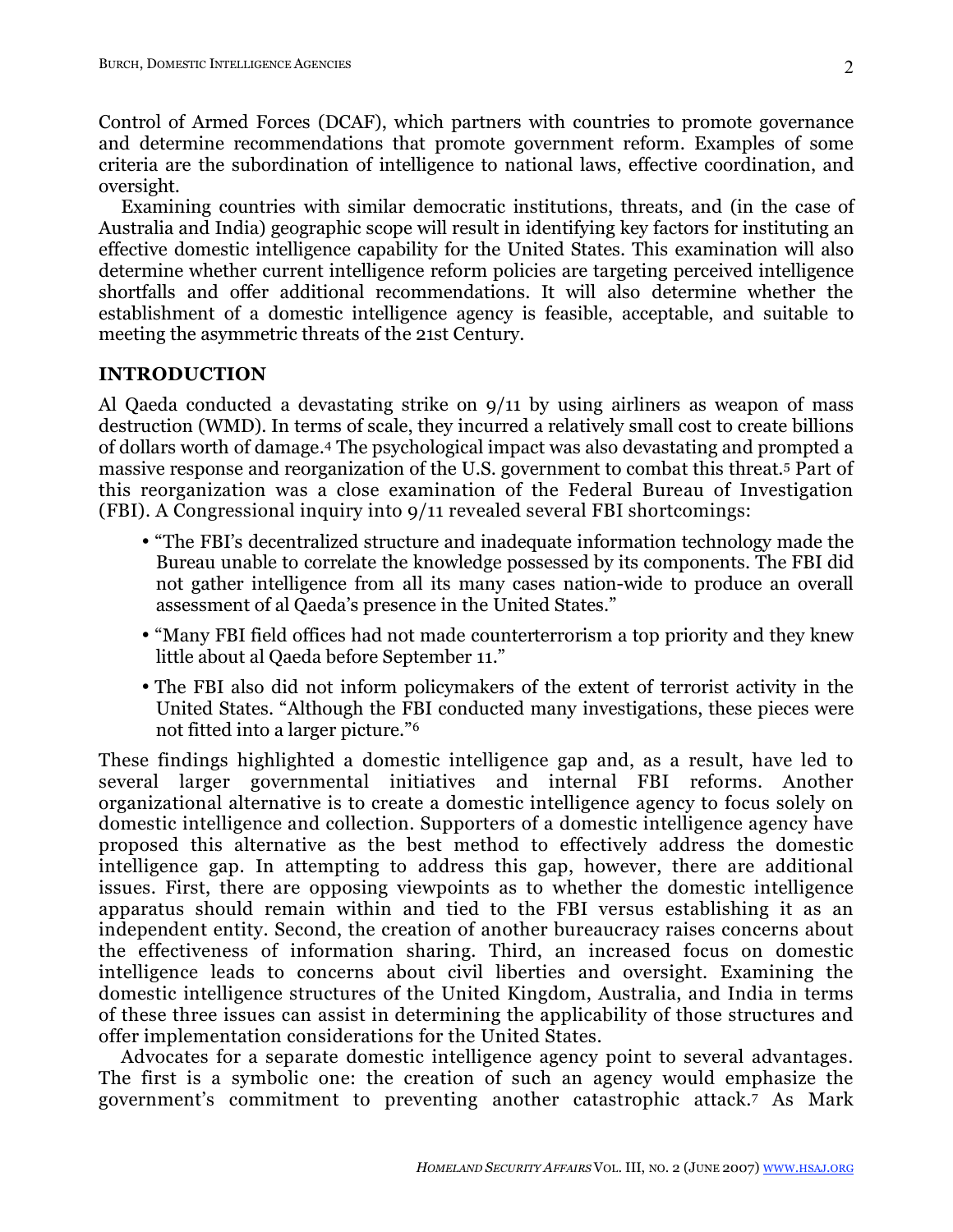Lowenthal states, "several issues spill over into the domestic realm – economics, narcotics, crime, and terrorism – thus curtailing the activities of much of the intelligence community . . ."8 A domestic intelligence agency would also focus directly on these domestic-foreign terrorism nexus' issues and afford greater precision to developing and categorizing the domestic threat. Creating an agency strictly focused on this mission could more directly address the domestic intelligence gap as compared to the higher organizational and bureaucratic changes that have been implemented since  $9/11.$ 

Second, there is inherent competition between law enforcement and intelligence for resources and focus. Harry Ransom highlighted this competitive tension when referring to CIA intelligence and operations: "The ill advised marriage of intelligence collectionanalysis-estimates with covert action has further complicated role theory."9 Advocates for a domestic intelligence agency argue that the FBI's intelligence function will always take a secondary role to its law enforcement responsibilities due to the focus on "making cases" and the preponderance of the FBI's leadership coming from law enforcement.10 Combining two missions that operate in different worlds and possess different challenges under one organization contributes to operational ineffectiveness.

Lastly, it is much easier to recruit, perform undercover work, and take advantage of the loyal Muslim base in the United States.11 As one FBI official noted before a Congressional inquiry, "foreign governments often knew more about radical Islamist activity in the United States than did the U.S. Government because they saw this activity as a threat to their own existence."12 The development of a domestic intelligence baseline to categorize the terrorist threat in terms of cells, planning efforts, and underlying support networks would directly support investigatory efforts. For the advocates, a renewed focus by a domestic intelligence agency dedicated to developing these intelligence resources in the United States would directly support prevention efforts.

Despite the advantages, there is also considerable opposition. Opponents counter that the addition of another organization adds another layer of bureaucracy, making it harder to overcome the already obscured relationship between law enforcement and intelligence.13 Creating another agency, while having the merit of focusing on intelligence issues, does not address the larger problem of information sharing outside of its organization.14 As Eric Taylor states, "added bureaucracies will only cause agile terrorist groups glee as they outmaneuver sluggish government attempts to counter them."15

There is also the potential abuse of civil liberties and danger of politicization. U.S. intelligence agencies historically have had limited roles in internal security.16 Letting an organization pursue an aggressive domestic intelligence agenda could lead to the domestic spying abuses similar to those of the 1950s and 1960s.17 The potential for such abuse will also increase the scrutiny of the executive branch, which could lead to a backlash similar to the Church and Pike Commission recommendations.18 There is also the danger of politicization. As Ransom asserts, ". . . politicization is inherent in the production of intelligence because information is crucial to gaining and preserving political power."19 A domestic intelligence agency has the unique potential of becoming politicized. As Ransom further states, the CIA was insulated from partisan politics from 1947 to 1967 because, "a foreign policy consensus prevailed, secrecy normally expected by an intelligence agency was maintained and congressional knowledge and monitoring of intelligence operations was very limited."20 Those sets of circumstances do not exist today.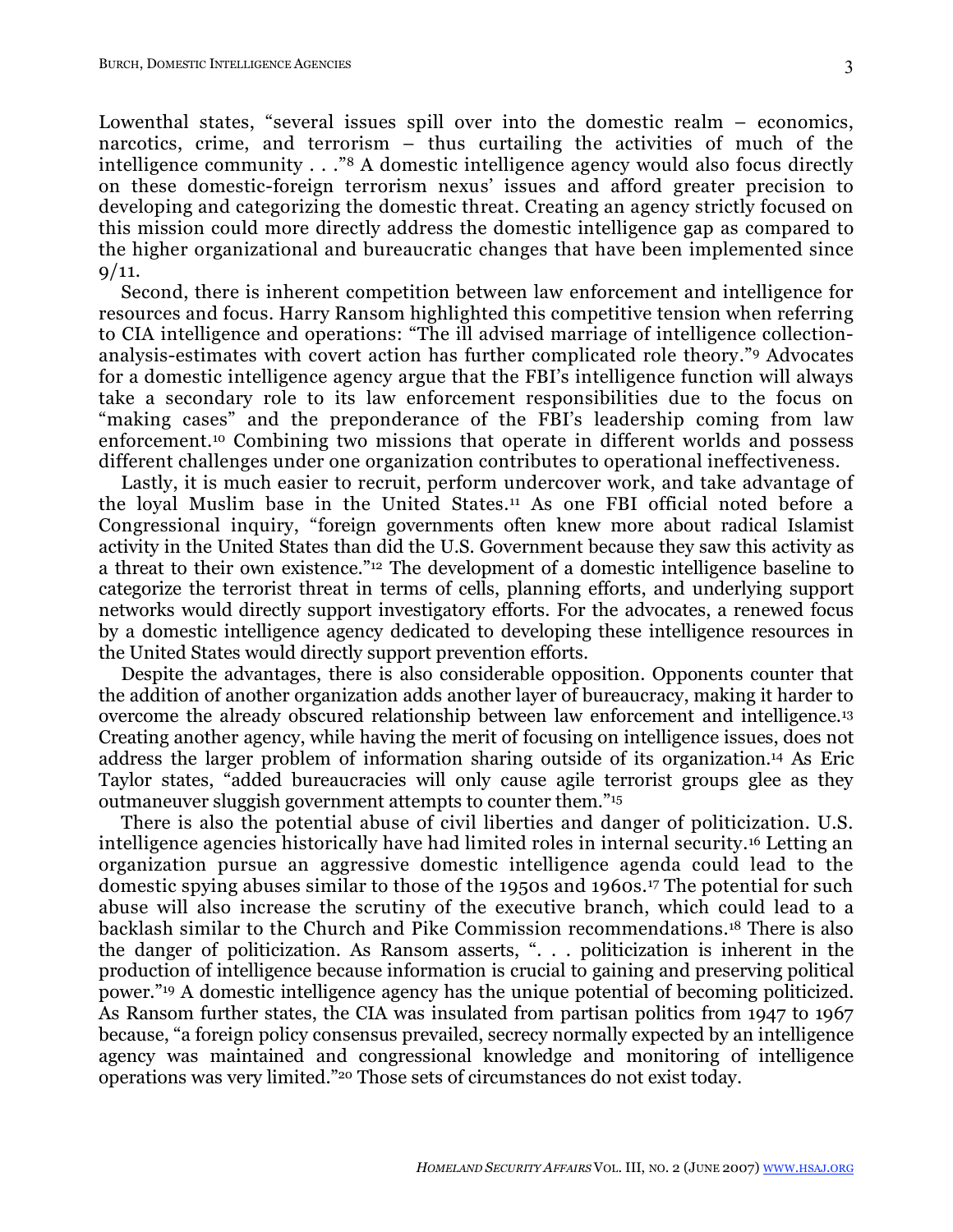The arguments for developing a domestic intelligence agency center on its prevention activities, the organization's unity of purpose, and the recruitment of intelligence sources. The reasons for not implementing are the additional layers of bureaucracy that do not facilitate information sharing, the potential abuse of civil rights, and the danger of politicization. The challenge and key task is to determine how to organize domestic intelligence efforts, how to facilitate information sharing, and how to protect against potential abuses in the U.S.

Democracies, by their nature, are faced with a conflicting dilemma regarding terrorism. As Benjamin Netanyahu, the former Prime Minister of Israel, states:

The governments of free societies charged with fighting a rising tide of terrorism are thus faced with a democratic dilemma: If they do not fight terrorism with the means available to them, they endanger their citizenry; if they do, they appear to endanger the very freedoms which they are charged to protect.<sup>21</sup>

This dilemma lies at the center of the public debate. Richard A. Posner, a noted jurist, identifies two issues. The first is where to draw the line between security and liberty; the second is which controls are necessary to prevent any law enforcement or intelligence agency from crossing the line leading to potential civil rights abuses.<sup>22</sup> As Posner further notes, public safety and personal liberty are both constitutional values.

The challenge is to devise a system that balances law enforcement and intelligence equities, allows for information sharing, and ensures effective oversight and accountability of intelligence activities. The Geneva Centre for the Democratic Control of Armed Forces (DCAF) offers some benchmarks:

- Domestic intelligence and collection are subject to national laws.
- The separation of foreign versus domestic intelligence requires an effective coordination of collection.
- Coordination is performed by an executive branch entity.
- Joint assessments are ideally undertaken by an independent body.
- Executive, legislative, and judicial branches exercise oversight.<sup>23</sup>

Examining the United Kingdom's Military Intelligence 5 (MI5), the Australian Security Intelligence Organisation (ASIO), and the Indian Intelligence Bureau (IB) in terms of these benchmarks can offer ideas and insight into implementation challenges for improving homeland security intelligence in the United States. Each of the countries is similar in that they possess democratic institutions. Australia and India are more similar to the United States in that both possess a federalist type structure with the sharing of power between the federal government and state or provincial institutions. This distinction is considerably less in the United Kingdom. Additionally, India – the world's largest democracy – can be compared more readily with the United States in terms of the scope of domestic intelligence challenges. Other specific intelligence similarities and challenges include:

• The refocus of the British, Australian, and Indian intelligence on transnational terrorism and internal security issues since 9/11.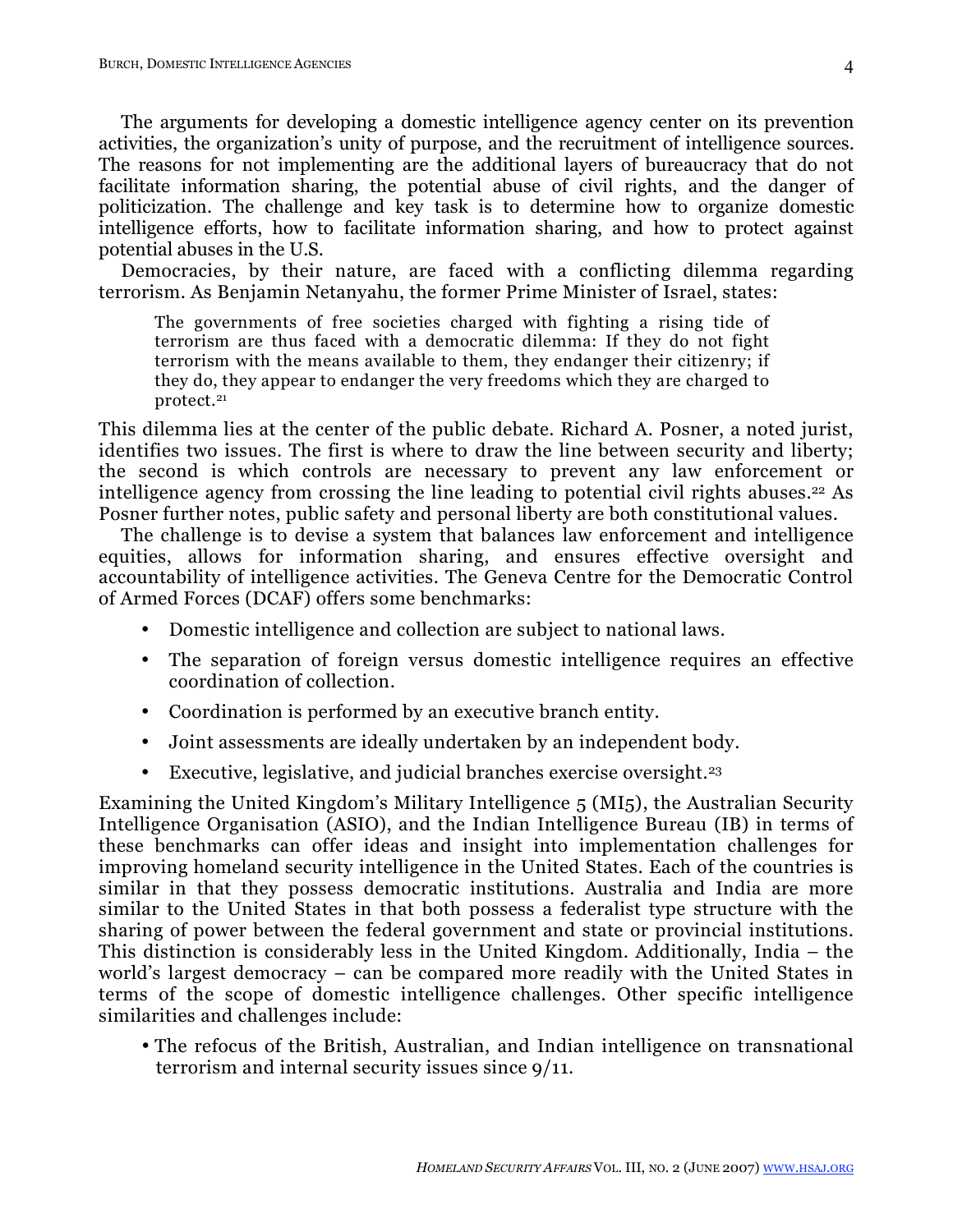- The reorganization of the British, Australian, and Indian intelligence communities through creation of special task forces and assessment bodies focused on terrorism.
- The passage of strong anti-terror legislation and the subsequent debate over internal security and civil liberties.

There are, however, significant differences. The United Kingdom, Australia, and India possess parliamentary systems where the power of the executive is divided between the head of state and head of government. The head of government, in this case the Prime Minister, is also reliant on the support of the legislative branch or parliament. This support is expressed through a vote of confidence or no confidence. The distinction and separation between the executive and legislative branches of government is much clearer in the United States. Other differences also include the wide differences in language and culture within India versus the United States, the United Kingdom, and Australia. The ethnic differences in India have resulted in significant and recurring sectarian violence since its independence in 1947. The United Kingdom has also faced a similar issue with regard to the Irish Republican Army (IRA). Simply put, a relationship exists between countries with significant internal stability problems and the nature of the oversight mechanisms they possess. Specific differences include:

- The United Kingdom is much smaller geographically than the United States. Additionally, the United Kingdom and Australia are island nations with lesser border control and security issues as compared to the scale and scope of the United States or India.
- Indian geography its scale and proximity to terrorist safe havens in Afghanistan, Iran, Pakistan, and the Kashmir – coupled with its much larger population and significant Muslim minority leads to greater internal security issues beyond the scale of the United Kingdom, Australia, and the United States.

Considering the similarities and differences, there is value in assessing the effectiveness of the United Kingdom's MI5, Australia's ASIO, and India's IB. The applicability of their practices will be assessed by using the DCAF's benchmarks and utilizing the following criteria:

- *Feasible*: Task can be accomplished with forces and resources.
- *Suitable*: Will mission be accomplished if tasks are carried out successfully?
- *Acceptable*: Results are politically supportable. 24

## **THE UNITED KINGDOM'S SECURITY SERVICE BRANCH – MILITARY INTELLIGENCE 5 (MI5)**

"*We're always trying to improve our intelligence gathering but these groups operate in an immensely secretive way, it is very, very difficult often to track down exactly what they're doing . . .*"25

- Tony Blair, Prime Minister of the United Kingdom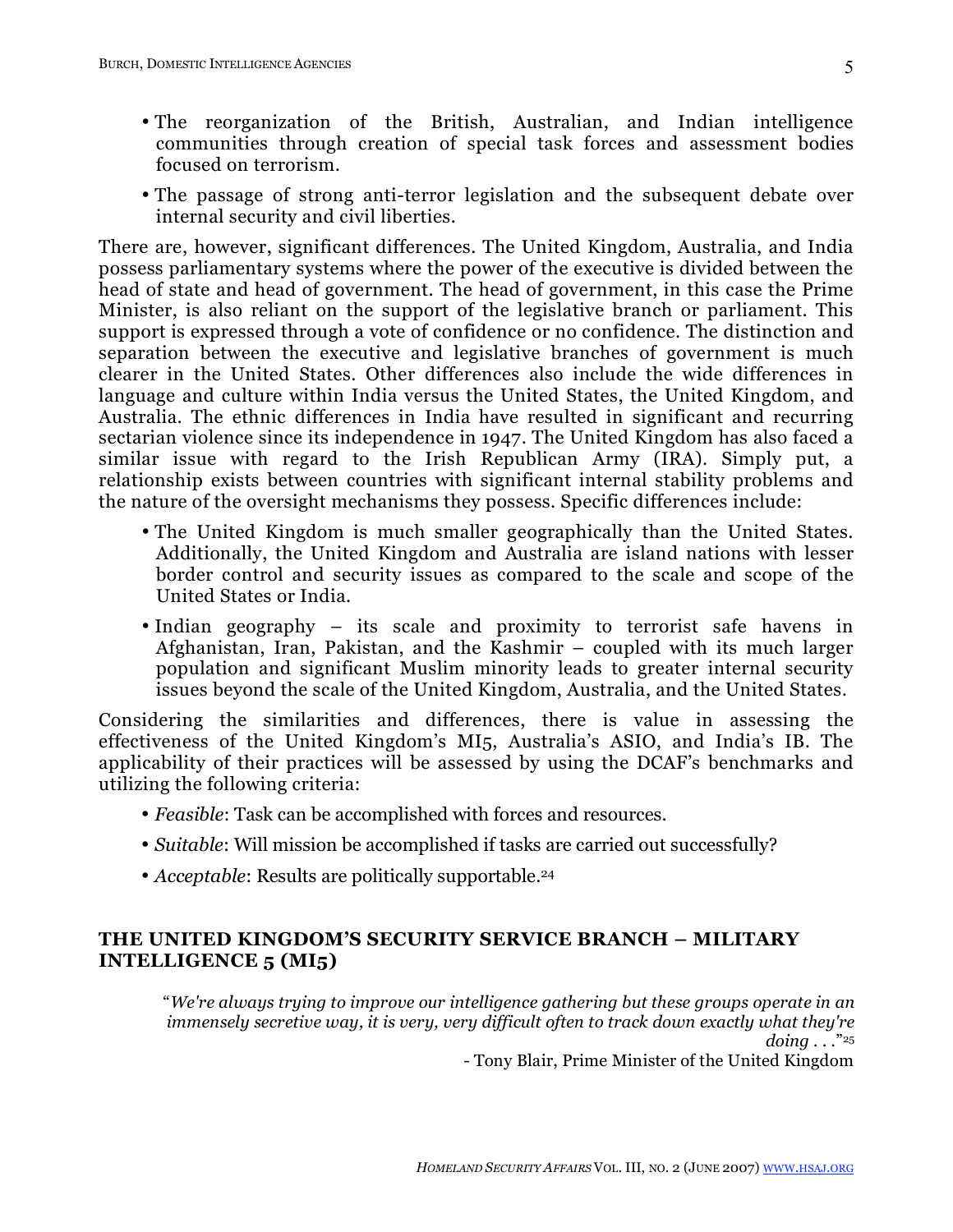**Organization.** The MI5, also known as the Security Service, is the United Kingdom's domestic intelligence agency. It is responsible for responding to a wide range of security threats that include terrorism, counterintelligence, weapons of mass destruction, and organized crimes. MI5 falls under the Home Ministry, which has no precise U.S. equivalent.26 The Security Service is one of three tier-one intelligence organizations. The Secret Intelligence Service, or MI6, focuses on foreign intelligence and the Government Communications Headquarters (GCHQ) is responsible for communications intercept and code breaking efforts.27

MI5 is chartered to conduct domestic surveillance operations against a wide variety of targets, but it does not possess independent arrest powers.28 The philosophy behind this organizational relationship is to force MI5 to work hand-in-hand the various fiftysix police forces in the United Kingdom, particularly the Metropolitan and provincial Special Branches (SB).29 As Peter Chalk states, "The Special Branch structure is the primary instrument through which intelligence is translated into operational activity and prosecutions."30

Despite the terrorist attacks in London (2005), the MI5 can point to credible successes. The former Director of MI5, Dame Eliza Manningham-Buller has stated that MI5 is tracking approximately 200 radical groups and over 1,600 individuals who are actively supporting or linked to terrorist activities focused on the United Kingdom – whether domestically or in foreign areas.<sup>31</sup> Given MI<sub>5</sub>'s size, the scope of these numbers would suggest a high degree of coordination, precision, and fidelity between Britain's foreign intelligence community, its assessment bodies, and law enforcement entities.32

**Strategic Outlook.** The United Kingdom has a history of combating terrorists, particularly in its long struggle against the IRA. As a result, MI5 has an established tradition of conducting domestic intelligence operations to include electronic surveillance, recruitment, and infiltration of terrorist groups. It also has a well established working relationship with law enforcement.

The events of 9/11 fundamentally shifted the focus of the United Kingdom's intelligence apparatus. Islamic terrorism is now identified as the number one threat.33 MI5's intelligence functions are part of a greater government counter-terrorism strategy known as CONTEST. The overarching aim of this strategy is to reduce the risk of terrorism through pursuit of four strategic approaches or lines of operation: *prevent*, *pursue*, *protect*, and *prepare*.34 Intelligence gathering and disrupting terrorist activities are identified as two integral components under pursuit activities. MI5 performs a unique service to support these two lines of operation.35

**Information Sharing.** MI<sub>5</sub> serves as an assessment agency as well as a collection entity. Its analysis directly supports the United Kingdom's Joint Intelligence Committee (JIC), which serves as the government's focal point for intelligence prioritization and assessment.36 The JIC also provides regular assessments to ministers and other senior officials.37 The establishment of the Joint Terrorism Analysis Centre (JTAC) in June 2003 (under the supervision of MI5) brings analysts from the respective intelligence agencies under one umbrella to facilitate the sharing of intelligence and breaking down of cross-agency barriers.38 Underneath the JTAC structure, the various Special Branches have pooled their resources to develop Regional Intelligence Cells that share responsibilities and support further information sharing.39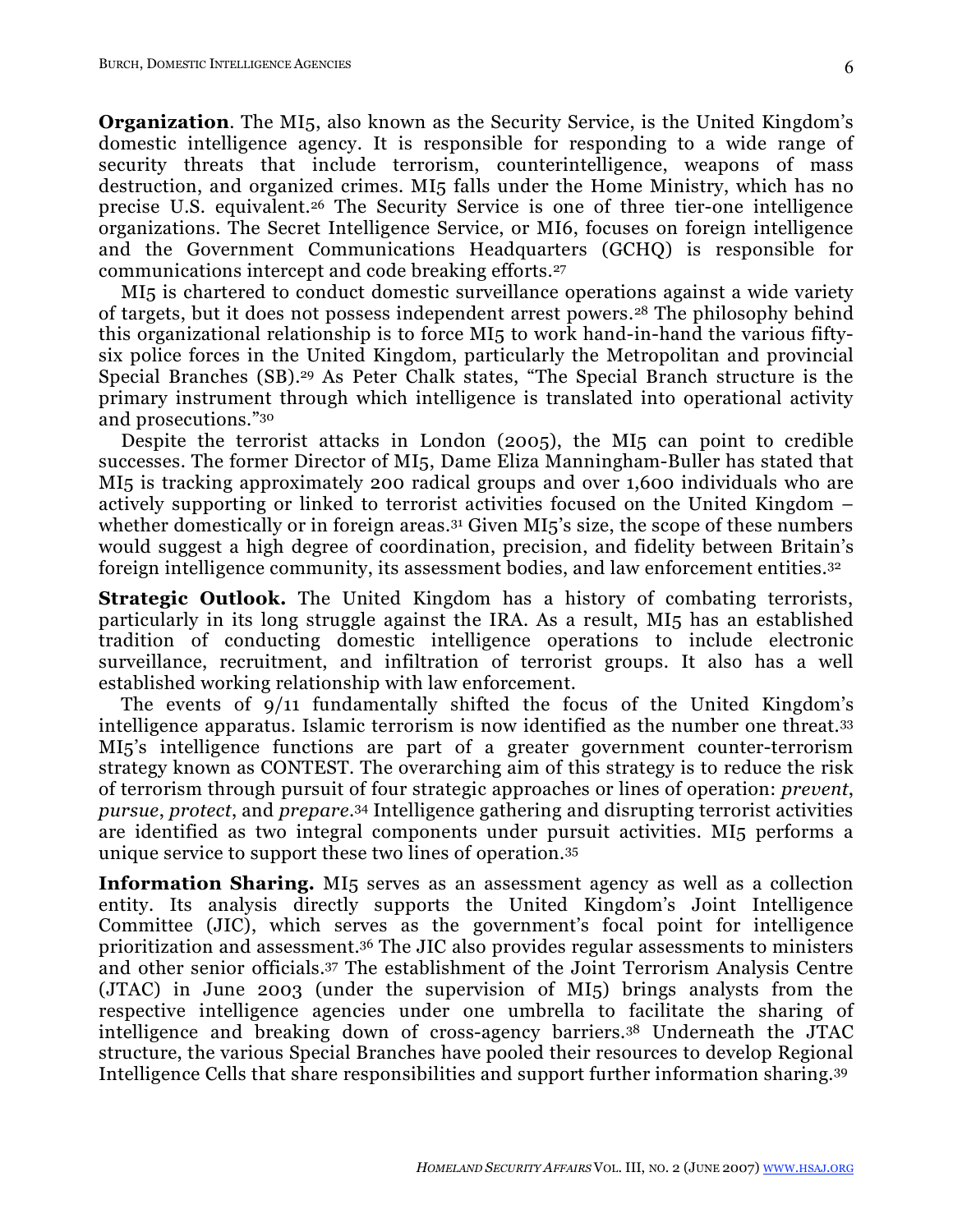Although the United Kingdom has a highly evolved intelligence structure with a long tradition of conducting domestic intelligence, there have been several instances of information-sharing shortfalls. MI5 has been criticized for not providing warning of the Bali attacks in October 2002, the Mombasa attack in November 2002, and failing to pass specific intelligence regarding the shoe bomber, Richard Reid.40

The development of a strategic intelligence architecture and information sharing policies is a relevant issue for the United States. Information sharing remains a problematic issue despite the United Kingdom's well established intelligence mechanisms, clearly defined missions and roles, and assessment organs. An examination of the U.S. intelligence architecture and information sharing practices – a key 9/11 shortfall – is critical and uniquely relevant particularly given the numerous changes, reorganizations, and reforms within the U.S. intelligence community. An assessment of these changes is necessary particularly as the events of 9/11 move further into the past.

**Oversight.** The authority of Britain's Cabinet structure from a majority in the House of Commons affords the Prime Minister greater latitude on national security and intelligence matters.41 Although the *Security Service Act of 1989* codified MI5's rules, missions, and functions, the intelligence and security services were largely exempt from the scrutiny of Parliament and the public until the passing of the *Intelligence Services Act of 1994*.42 As a result of this legislation, Parliament's Intelligence and Security Committee (ISC) now reviews the budget, administration, and policy of all three intelligence agencies.43 Its legislative oversight function, however, is much more limited that the U.S. congressional committee system.44

Executive oversight is also exercised by the ISC, which consists of nine members of parliament from various political parties. The ISC reports directly to the Prime Minister and is charged with producing an annual report on intelligence activities.45 This committee operates within Britain's "ring of secrecy," which is bounded by the *Official Secrets Act*.46 The *Official Secrets Act* allows the British government to exercise, in effect, prior restraint with respect to any disclosure of information that can be deemed harmful to the national interest.47 Although the ISC is chartered with exercising oversight, its members are appointed by and answer directly to the Prime Minister – creating the potential for a conflict of interest. Additionally, despite the oversight mechanisms, MI5 continues to remain essentially a self-tasking organization requiring no separate approval before initiating a new operation.48 There have also been instances of politicization, particularly during the 1980s when MI5 conducted counter-subversive operations against leftwing politicians and organizations who Prime Minister Margaret Thatcher termed, "the Enemy Within."49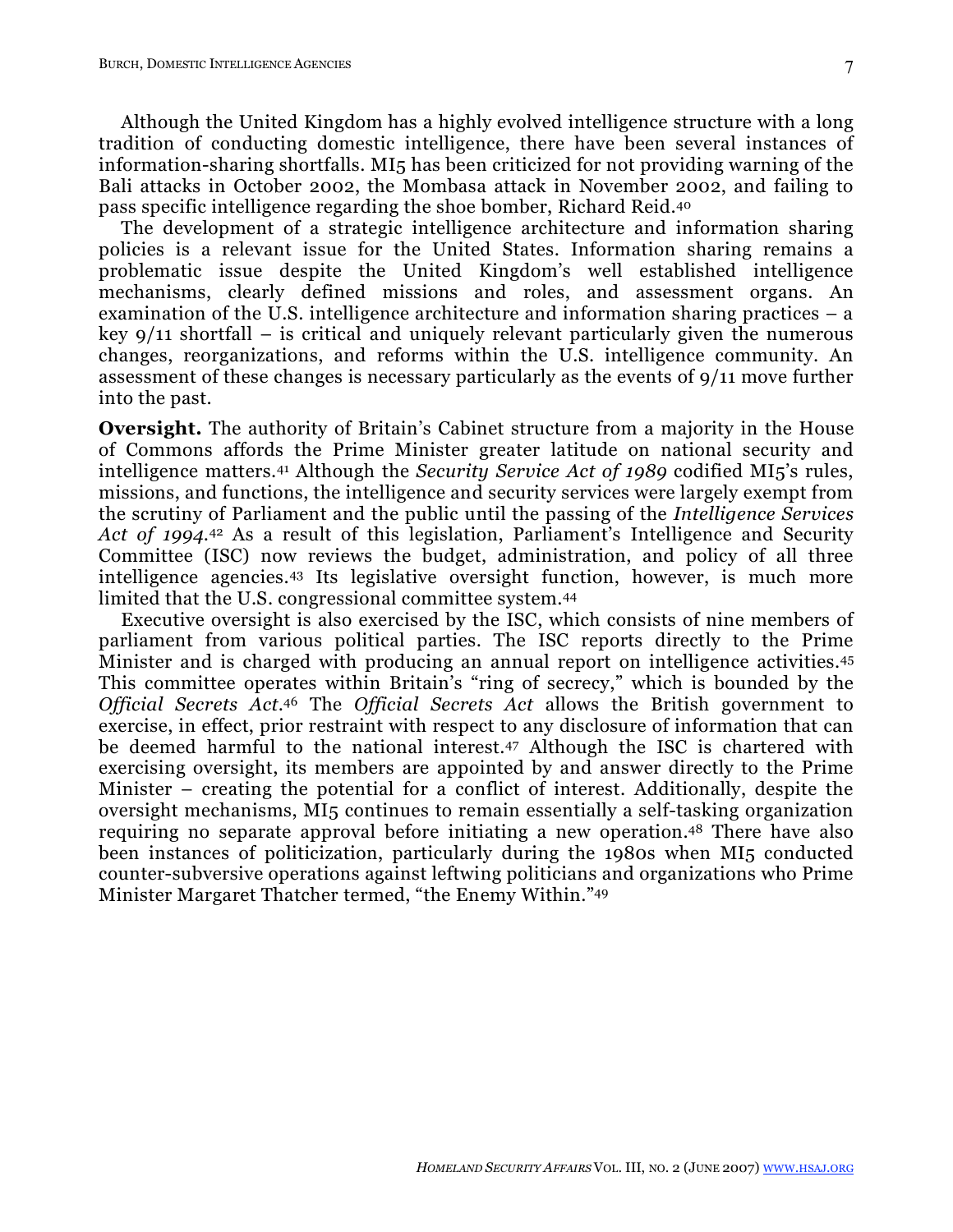| <b>DCAF BENCHMARKS</b>                                        | U.K.                        | Australia | India | U.S |
|---------------------------------------------------------------|-----------------------------|-----------|-------|-----|
| <b>DOMESTIC INTELLIGENCE</b><br>SUBJECT TO LAWS               |                             |           |       |     |
| COORDINATION OF DOMESTIC<br><b>&amp; FOREIGN INTELLIGENCE</b> |                             |           |       |     |
| <b>EXECUTIVE BRANCH</b><br>COORDINATING                       |                             |           |       |     |
| <b>INDEPENDENT BODY</b><br>CONDUCTING ASSESSMENTS             |                             |           |       |     |
| OVERSIGHT MECHANISMS                                          |                             |           |       |     |
|                                                               |                             |           |       |     |
| Solid Green (Most Effective)                                  | Solid Red (Least Effective) |           |       |     |

**Figure 1. DCAF Benchmarks versus the U.K.**

**Conclusion.** MI<sub>5</sub>'s strengths lie in its ability to operate under a well defined executive structure that utilizes an independent intelligence assessment umbrella and operates under a well understood set of laws. The organization also has a long history of performing its internal security and domestic intelligence functions. The United Kingdom also possesses several highly evolved mechanisms to coordinate the sharing of intelligence. Despite this structure, there have been several instances where MI5 did not share its intelligence. Effective intelligence sharing remains an issue. Although there are existing oversight mechanisms, the structure of the United Kingdom's oversight organs also inhibits significant legislative oversight of the intelligence process. Utilizing the DCAF benchmarks listed in Figure 1, the United Kingdom's strengths lie in its strong executive coordination and independent assessment process. Its domestic intelligence agency also operates under a well defined set of national laws, although the effectiveness of information sharing remains an issue. Lastly, given the United Kingdom's oversight structure and MI5's past abuses, the oversight and accountability mechanisms that balance civil liberties versus public safety remain a potential area of concern. An assessment of information-sharing practices and oversight procedures – given the numerous changes within the U.S. intelligence community and the recent FBI controversy on the handling and accountability of National Security Letters – is of particular relevance for the United States.

#### **THE AUSTRALIAN SECURITY INTELLIGENCE ORGANISATION (ASIO)**

"*In the difficult fight against the new menace of international terrorism, there is nothing more crucial than timely and accurate intelligence*."50 John Howard, Australian Prime Minister

**Organization:** The Australian Security Intelligence Organisation (ASIO) serves as Australia's domestic intelligence organization. Similar to MI5, it is chartered to address a wide variety of threats.51 ASIO works closely with the Australian Protective Service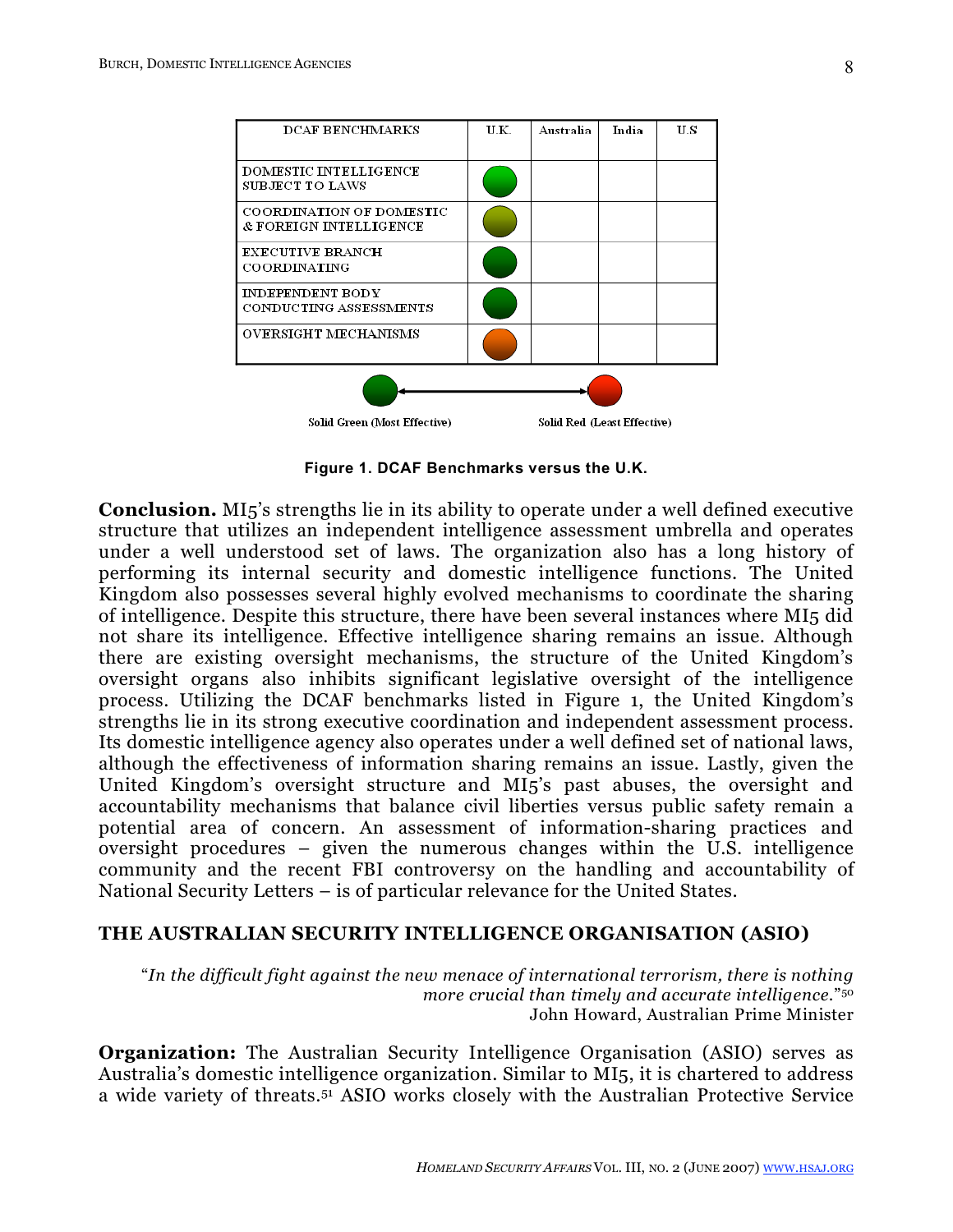(APS), with both agencies falling under Australia's Attorney General.52 ASIO is also one of three tier-one intelligence organizations. The Australian Secret Intelligence Service (ASIS) functions as the foreign intelligence entity while the Defence Signals Directorate (DSD) is focused on signals intelligence.53

Heavily influenced by the British philosophy of separating domestic intelligence and law enforcement powers, ASIO does not have independent arrest powers.54 As such, ASIO must work closely with police entities particularly the APS – roughly equivalent to the FBI or the Royal Canadian Mountain Police (RCMP). The primary venue for APS-ASIO interaction is through the National Threat Assessment Centre, which serves as the focal point for collaboration with federal organization and state police forces.55

**Strategic Outlook.** Australia does not have a long history of combating terrorists. It has not been plagued by an internal threat (like the United Kingdom and the IRA) or India's numerous internal security issues due to its linguistic and ethnic differences. Additionally, Australia has been largely isolated by the nature of its geography. As a whole, Australia has typically viewed its strategic threats in a foreign context and has prized the value of international cooperation with its allies to deal with its security issues.

Despite its lack of internal threats, the Australian government has taken a serious and very thorough approach to internal security. It went through significant security preparations for the Sydney 2000 Olympic Games, which also highlighted the value of international cooperation.56 The Australian government now recognizes Islamic terrorism as its highest threat priority and has committed significant resources to counterterrorism as a result of the 9/11 attacks and al Qaeda statements that identify Australia as a target.57 ASIO's intelligence function operates as part of the government's four pronged counterterrorism approach: *prevention*, *preparedness*, *response*, and *recovery*. Improving intelligence capacity, increasing the effectiveness of information sharing, seeking better detection capabilities, and improving law enforcement coordination are the overarching themes under prevention and preparedness.58

Despite the lack of a historical internal security threat or Australia's priority as a target for a terrorist attack, the ASIO can point to some success in categorizing and tracking domestic terrorist threats. Similar to the MI5, ASIO also has the reputation for thoroughness and developing precise intelligence. On November 18, 2005, Australian authorities foiled the activities of two terrorist cells. ASIO and Australian law enforcement agencies were able to prevent an attack possibly aimed at critical infrastructure as a result of an eighteen-month long investigation into individuals with possible linkages to al Qaeda and radical Kashmiri groups.59

**Information Sharing.** Like MI<sub>5</sub>, ASIO also serves as an analytic assessment agency. The Office of National Assessment (ONA) serves as Australia's premier strategic assessment organization. ONA, ASIO, ASIS, and DSD also enjoy close access to the Prime Minister's Office.<sup>60</sup> The National Intelligence Group (NIG), which resides under ASIO, collates intelligence from multiple sources and disseminates products to governmental and law enforcement officials through Joint Intelligence Groups.61 Executive coordination of domestic intelligence and other matters is accomplished through the National Security Committee of Cabinet (NSC) and the Secretaries' Committee on National Security (SCoNS). The NSC consists of senior policy makers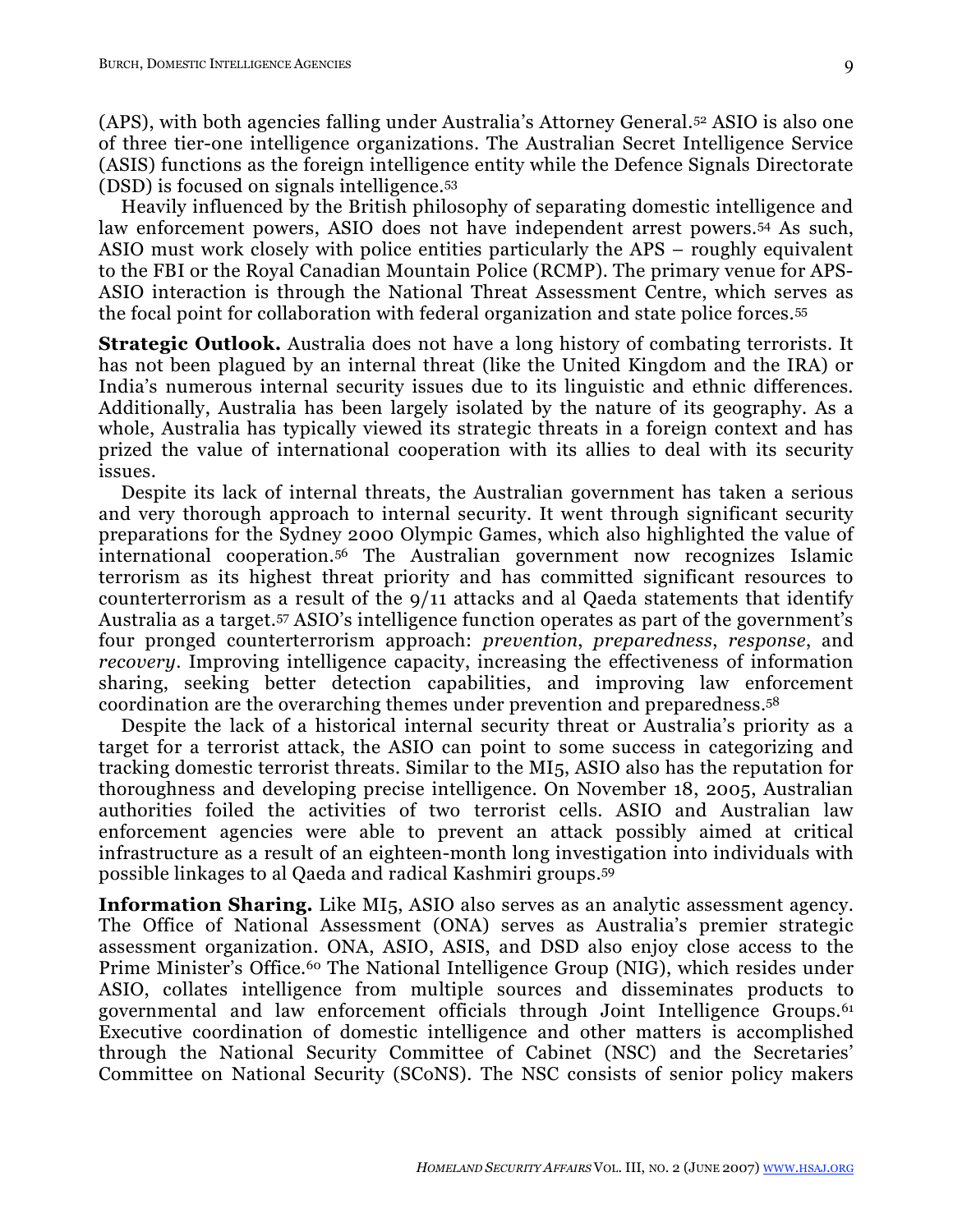while the SCoNS consists of department secretaries who, like those in the United Kingdom, are professional bureaucrats.<sup>62</sup>

Although Australia's intelligence system is modeled on the United Kingdom's, with domestic intelligence having to work closely with law enforcement entities, there have also been corresponding shortfalls in information sharing. ASIO's performance was also criticized for disregarding threat assessments from regional analysts regarding the Bali attack in 2002 – an area directly under ASIO's concern.63 Like the United Kingdom, Australia has a highly defined intelligence community; however, its track record on information sharing is an issue. Despite Australian and British similarities and the ability of their domestic intelligence agencies to possibly develop greater precision in categorizing the domestic threat, their identified information sharing problems remain a relevant issue for the United States.

**Oversight.** ASIO's statutory responsibilities are outlined in the *ASIO Act of 1979*. Although Australia is similar to the United Kingdom, there is a greater distinction between executive and legislative oversight roles. The *Intelligence Services Act of 2001* expanded the role of the Parliamentary Joint Committee on Intelligence and Security in overseeing Australia's intelligence apparatus.64 The committee can initiate investigations or respond to requests from the Attorney General requests.65 Australia's executive oversight is also more robust. The Inspector General of Intelligence and Security (IGIS) is an independent officer appointed by the Governor-General and located within the Prime Minister's office. This unique arrangement allows the IGIS to assist the government and parliament in oversight matters, but allows the office to act independently. The IGIS also enjoys total access to all intelligence and possesses the power of independent inquiry.66 This oversight also includes access to case files, warrant powers, and financial records.

Although not a method of oversight, the Australian government also has an aggressive public outreach program. The federal government has established National Security Public Information Guidelines for all agencies engaged in national security issues to promote the public's understanding of the missions and threat. A National Security Public Information Campaign also seeks to encourage public vigilance. Security information is pushed via a variety of media means to inform the Australian public of the government's efforts against terrorism and to create a safer environment.67 These efforts directly support ASIO's efforts in engaging communities to derive community-based information conduits to support its assessments. This is in stark contrast to MI5's historical outlook regarding public engagement, which took the major step of instituting a public website only after  $9/11.68$  Despite these strong oversight mechanisms, ASIO has also been criticized for heavy-handed and intrusive tactics in the past against leftwing groups.69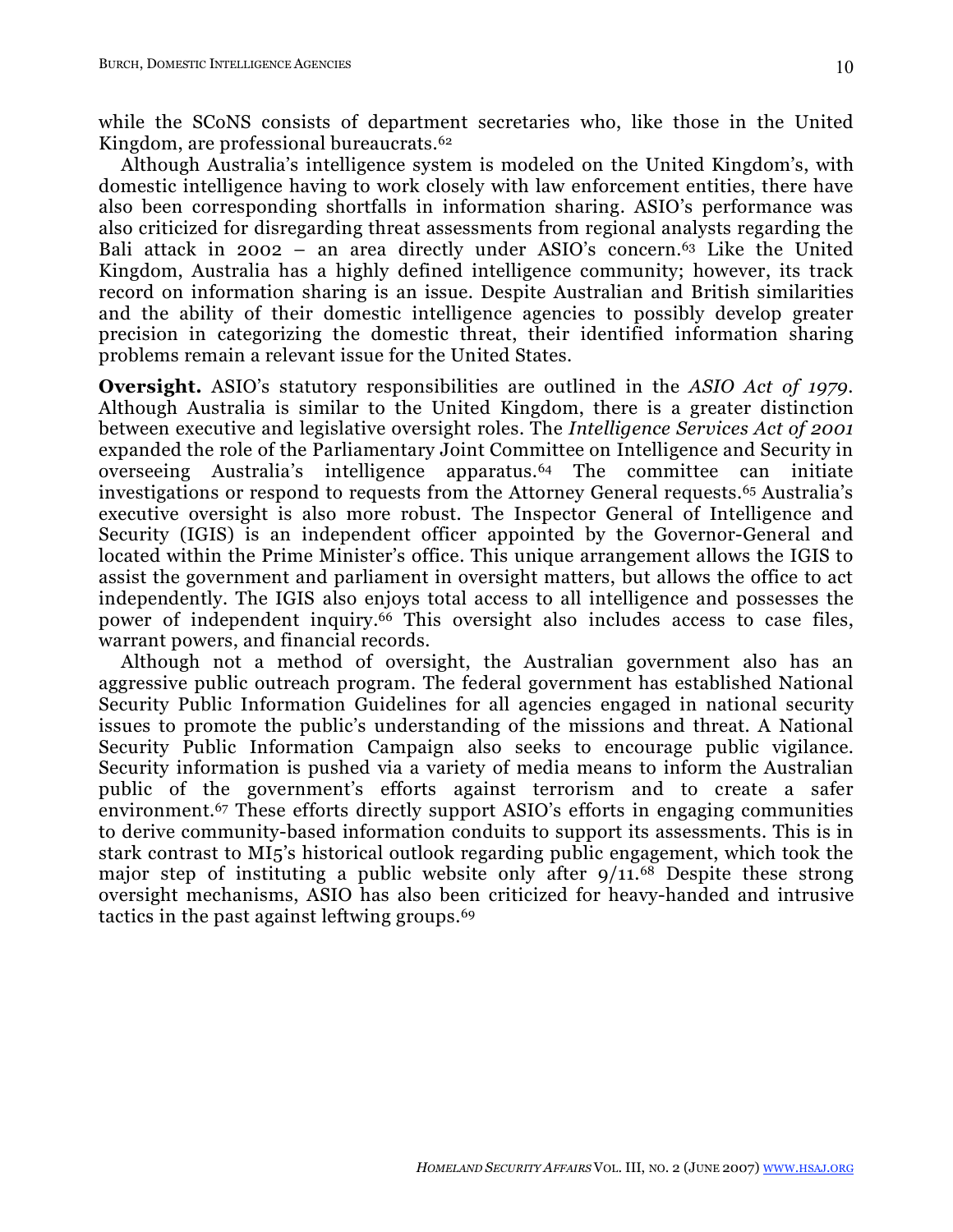| <b>DCAF BENCHMARKS</b>                                    | U.K.                        | Australia | India | U.S |
|-----------------------------------------------------------|-----------------------------|-----------|-------|-----|
| <b>DOMESTIC INTELLIGENCE</b><br><b>SUBJECT TO LAWS</b>    |                             |           |       |     |
| <b>COORDINATION OF DOMESTIC</b><br>& FOREIGN INTELLIGENCE |                             |           |       |     |
| <b>EXECUTIVE BRANCH</b><br><b>COORDINATING</b>            |                             |           |       |     |
| <b>INDEPENDENT BODY</b><br><b>CONDUCTING ASSESSMENTS</b>  |                             |           |       |     |
| <b>OVERSIGHT MECHANISMS</b>                               |                             |           |       |     |
|                                                           |                             |           |       |     |
| Solid Green (Most Effective)                              | Solid Red (Least Effective) |           |       |     |

**Figure 2. DCAF Benchmarks versus the U.K.-Australia**

**CONCLUSION.** ASIO's strength, like MI5, lies in its ability to operate under a well defined structure and an independent assessment umbrella. ASIO also has a long history in internal security and domestic intelligence. Despite possessing a highly evolved information sharing structure, there have also been corresponding shortfalls in ASIO's information sharing performance. Lastly, Australia has robust executive and legislative oversight mechanisms, which although not possessing a perfect track record, are effective in overseeing the country's intelligence process. An examination of Australian oversight mechanisms and public outreach programs may offer some areas for improvement in the United States. When compared against the DCAF benchmarks in Figure 2, Australia's top strengths lie in its strong laws governing domestic intelligence, the ability of the executive body to coordinate intelligence, and its independent assessment capability. Similar to the United Kingdom, it also has faced some information sharing shortfalls and although it possesses a better defined executive and legislative oversight process, there have been instances of past abuse.

## **THE INDIAN INTELLIGENCE BUREAU (IB)**

"*We are fully on board as far as the global war against terror is concerned. We will cooperate with everybody, bilaterally, regionally, at the global level, in the fight against terror*."70 Manmoham Singh, Prime Minister of India

**Organization.** The Intelligence Bureau (IB) functions as India's internal security agency.71 One of the longest functioning intelligence agencies, its roots can be traced back to the Imperial Intelligence Bureau, which served British interests in India.72 It is chartered with a wide range of responsibilities spanning from combating terrorists and the separatist efforts of *Naxalists* (Indian Maoists) to critical infrastructure protection – particularly aviation security.73 The IB falls under India's Ministry of Home Affairs although the Director of the IB can report to the Prime Minister on intelligence issues.74 Unlike the United Kingdom and Australia, which possess separate foreign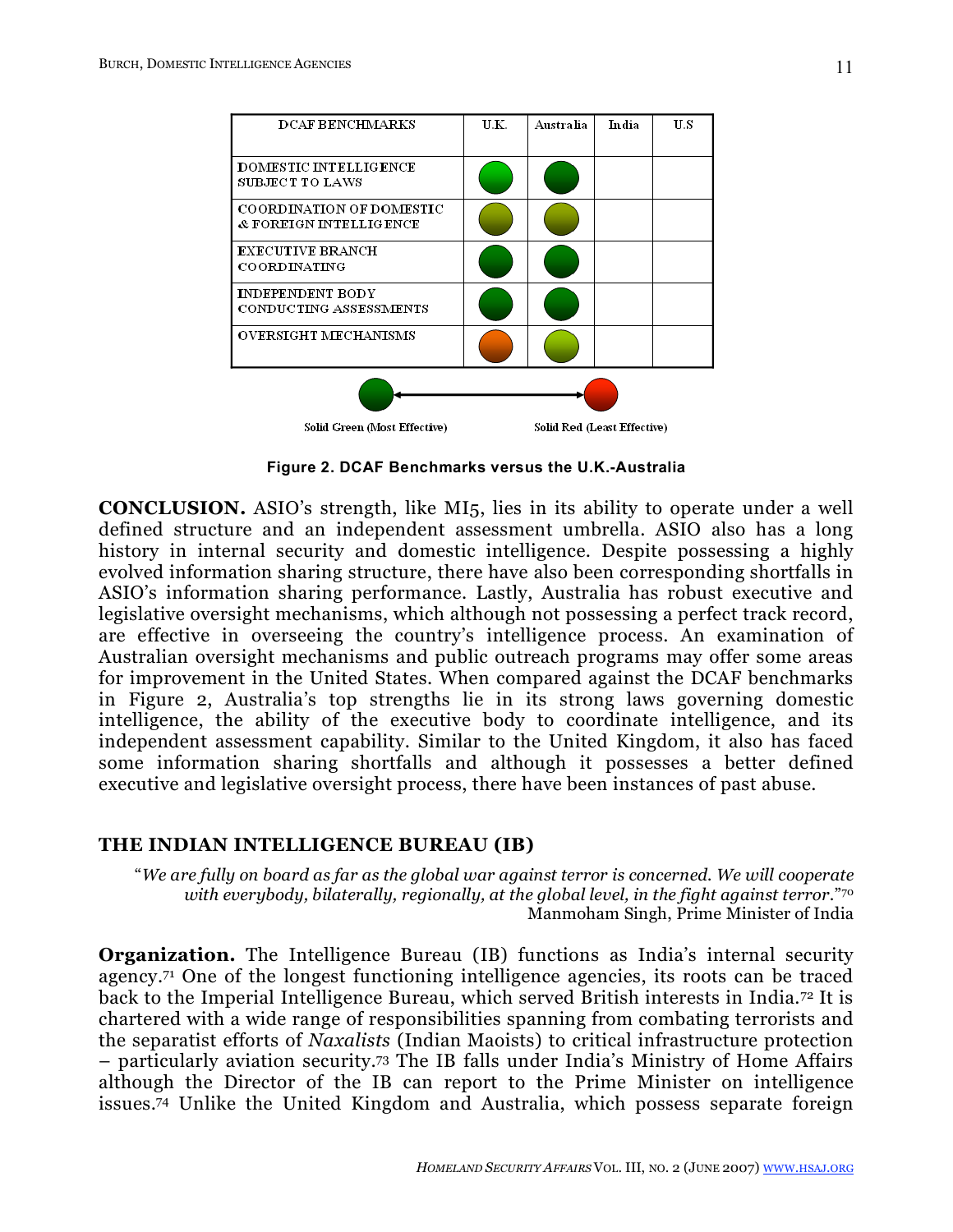espionage and signals intelligence organizations, India's Research and Analysis Wing (RAW) oversees all of India's foreign intelligence.75 Similar to MI5 and ASIO, the IB does not have independent arrest powers and must rely on federal and state law enforcement elements.

India has been hard pressed to reform its intelligence apparatus. Following the eleven-week skirmish in 1999 with Pakistan, the Group of Ministers (GoM) initiated a major study of India's security and intelligence. This study, headed by former RAW director, Girish Saxena, submitted numerous recommendations to streamline the intelligence process.76 The Saxena Committee performed the first major review of Indian national security and intelligence since its independence in 1947.77 For the IB, these initiatives included the development of an independent signals intelligence capability, an expansion of the IB's field presence by bolstering its Subsidiary Intelligence Bureaus (SIB) at the state level, implementation of Inter-State Intelligence Support Teams, development of Joint Task Forces for Intelligence (JTFIs), and a Multi Agency Centre (MAC) to electronically collate and database related intelligence.78

Despite its promise, most of the reforms have not been implemented – largely due to bureaucratic infighting. The Ministry of Home Affairs and the Ministry of Finance have disapproved the key elements recommended by the committee.79 The development of the IB's signals intelligence capability has been stalled. The Finance Ministry has disapproved the IB's request for computer trained personnel to develop and maintain the MAC. Funding for the JTFIs and associated training has also been cut. This bureaucratic confrontation is attributable to the long standing infighting between the Indian Administrative Service officers who dominate the Home ministry and the Indian Police Service officers who constitute the majority of the IB.<sup>80</sup> The inability the Indian government to institute meaningful intelligence reforms, establish clear organizational mission roles and responsibilities, and manage the competitive tensions between different bureaucracies are of critical importance given the similarities of the U.S. intelligence community and its efforts to reform itself, institute organizational change, and establish a strategic approach to combating terrorism in a post 9/11 environment.

**Strategic Outlook.** India has faced many internal security problems since establishing its independence in 1947. Consisting of a multitude of ethnicities, languages, and particularly due to the partition of India and Pakistan, India has faced numerous acts of sectarian violence. In 1999, the hijacking of Indian Airlines flight 814 prompted calls for stronger anti-terrorism legislation. The subsequent events of 9/11 affected the Indian government's perception of the al Qaeda threat and provided an opportunity for parliamentarians to enact stronger legislation that addressed transnational terrorism and financing issues. $81$  In 2002, the legislature, led by the nationalist Bharatiya Janata Party, passed *The Prevention of Terrorism Act (POTA)* – a strong anti-terror legislation similar to the United States, the United Kingdom, and Australia.82 The legislation came under severe criticism and was later repealed in 2004 with the entrance of a new government under the opposing Congress party.<sup>83</sup> The July 2006 terrorist attacks in Mumbai have renewed the demands for more stringent antiterrorism legislation.

Although the Indian government has recognized the threat posed by al Qaeda through its proximity to the Indian subcontinent, the government has been unable to articulate precisely its approach to combating terrorism. A key shortfall in the *POTA*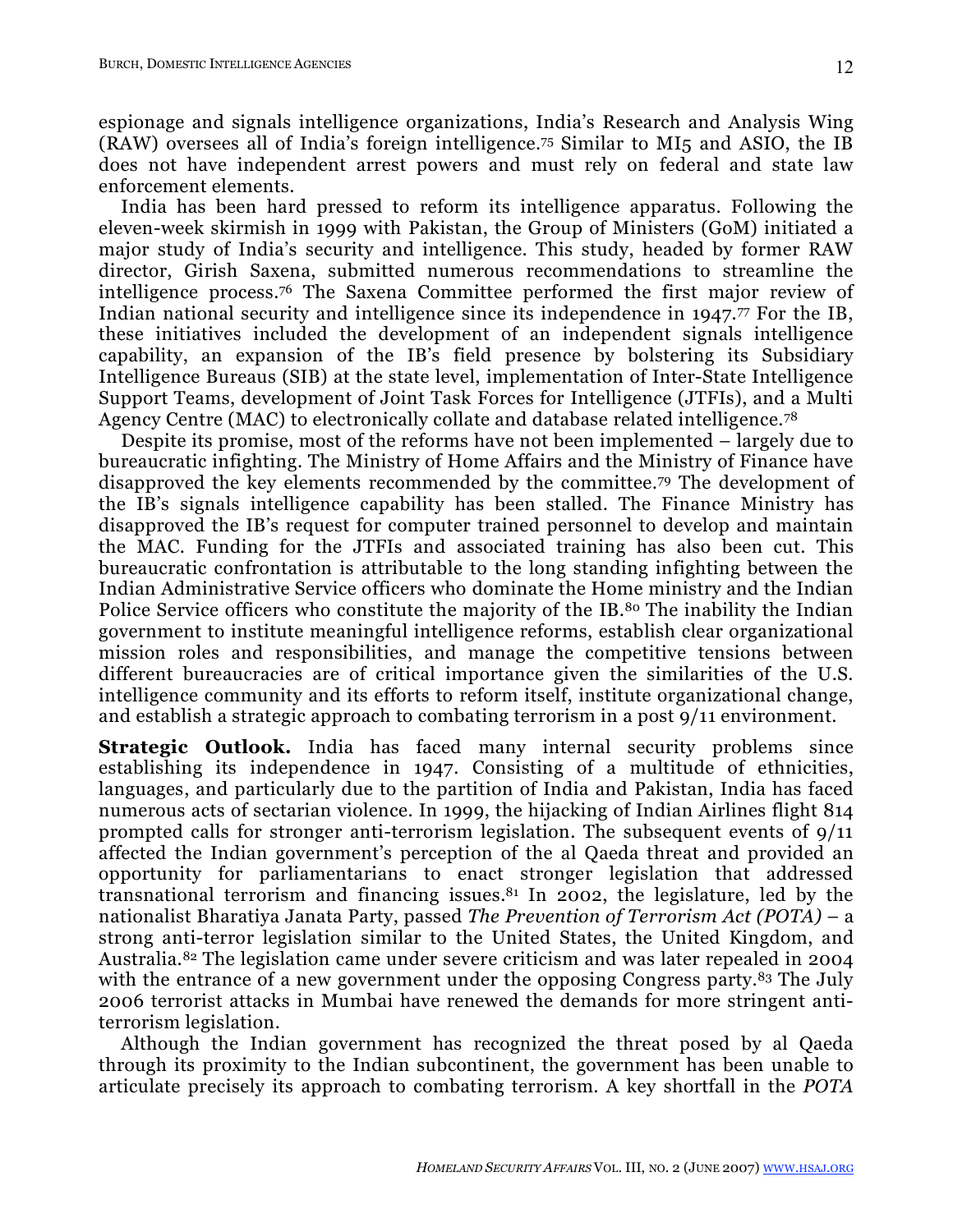legislation was that it lacked any linkage to a wider counterterrorism strategy and approach. As Swati Pandey states:

For a counterterrorism law, lawmakers should consider the state's police capabilities, the legal system, and the political leanings of its population to make sure that the law will be successful. If these means are sufficient, then the goals of the law can be reached. 84

The absence of political buy-in, unclear linkages between the legislation's intent and the actual capabilities of security forces, and poor existing oversight mechanisms result in a mismatch between the strategic vision versus actual practice. The Indian government's approach has been erratic with limited consensus between political parties. These inconsistencies stem from India's longer-term inadequacy in managing national security. As B. Raman asserts, this is due to three factors:

The absence of long-term thinking and planning are due to preoccupation with day-to-day crisis management and short-term compulsions, the inhibition of fresh thinking and a coordinated approach to national security issues due to the undue influence of narrow departmental mindsets, and the absence of a watchdog set-up, uninfluenced by departmental loyalties, to monitor the implementation of the national security decisions and remove bottlenecks.<sup>85</sup>

Given this framework and unlike MI5 and ASIO, the role of the IB is less clear. The IB clearly has many domestic intelligence functions. Conversely, unclear strategic guidance, obscured responsibilities, bureaucratic infighting, and extremely limited oversight mechanisms severely hamper its ability to execute its mission. The Indian shortfalls of translating strategic intent into coherent intelligence reform and community management is of paramount – *indeed critical* - importance for the United States as it attempts to redefine its intelligence apparatus in a post 9/11 environment.

**Information Sharing**. The challenges faced by the IB are also a reflection of the Indian national security apparatus. The Saxena Committee recommended the implementation of an Intelligence Coordination Group (ICG) and Technology Coordination Group (TCG) to work closely with the National Security Council Secretariat (NSCS) and the Joint Intelligence Committee (JIC).<sup>86</sup> These groups were intended to focus on resource allocation, annual reviews, national estimates, and executive oversight.87

Bureaucratic infighting has also plagued the information sharing and assessment process. The National Security Council (NSC), revived as part of the committee's recommendations, has been ineffective in orchestrating the various agencies towards a single purpose.88 The NSC is rarely convened and does not have a dedicated staff structure to support this process.<sup>89</sup> Senior officials also state that there is little to no coordination between the IB, RAW, and the newly formed Defence Intelligence Agency (DIA).90

Although India's organizational structures are similar to the United Kingdom and Australia, they are not as developed or resourced. Bureaucratic infighting and the lack of strong executive direction have limited the IB's effectiveness. There is also an inherent instability in India's organizational approaches and processes to managing national security and intelligence functions.91 Despite its responsibility for domestic intelligence, the IB has not been given the requisite tools to perform varied responsibilities. As Praveen Swami, an Indian journalist noted for his coverage of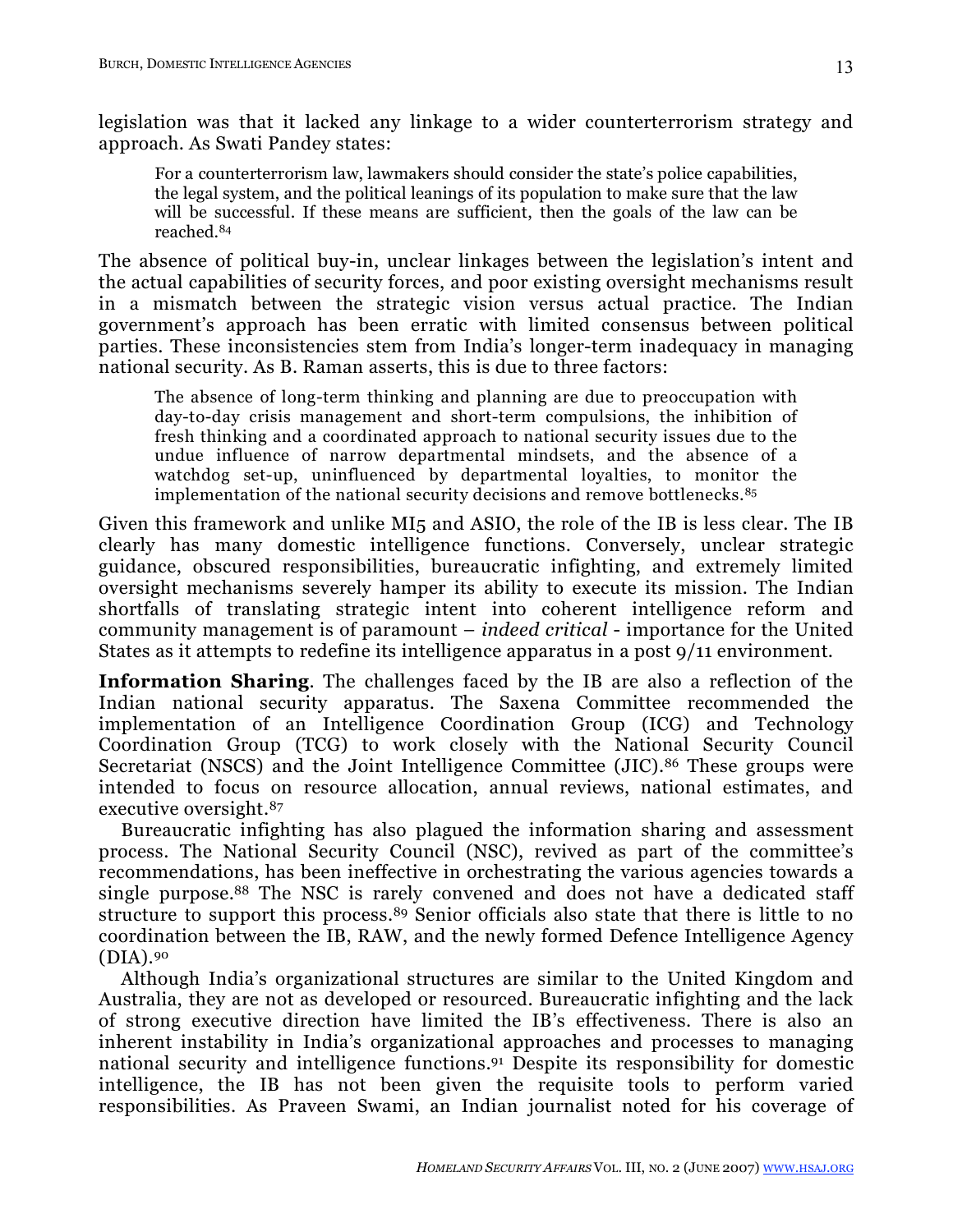Indian national security issues commented, "The head of the U.S.' Federal Bureau of Investigation can authorize the cash down purchase of millions of dollars of equipment, while the Director of India's Intelligence Bureau cannot authorize the purchase of a new desktop computer for his secretary."92

**Oversight**. The Saxena Committee also attempted to address oversight issues by defining India's different intelligence agency's missions and roles and to ensure executive oversight via the NSCS.93 The inability to implement these reforms, particularly at the executive and assessment level, has resulted in little progress. Additionally, abuse of the *Official Secrets Act of 1923* prohibits national security issues from coming into the forefront of public debate.94 As Sarath Ramkumar notes, "Toplevel political appointees quickly become vigilant in seeking to preserve three main bureaucratic prerogatives of secrecy: control over preservation, control over custody and control over access."95

In the absence of a wider public debate, India's parliamentary members rarely discuss or understand the wider implications of India's intelligence issues.96 In fact, the IB and the RAW are not formally accountable to the parliament.97 The lack of an effective oversight structure leads to India's legislature being removed from the process. The Standing Committee on Home Affairs has received briefings on the IB's activities, but few of its members have a background in intelligence or are sufficiently staffed to exercise effective oversight.98 Ramkumar offers the following insightful assessment of India's intelligence community:

Intelligence agencies are not islands that exist outside executive control. The usefulness and the quality of intelligence is only as good as the government of the day requires. Any serious reforms in the field of intelligence need an understanding of the precise role of intelligence agencies in serving the nation's national security interest.99

The lack of executive and legislative oversight mechanisms has resulted in the politicization of the IB. Most of the bureau's focus has been on political surveillance and election-related information gathering in support of the ruling party.100 As one member of the National Security Advisory Board commented recently, "How can we expect the IB to function if a large part of its resources is directed at serving the ruling political party of the day?"101

Although the United Kingdom and Australia have suffered from oversight shortfalls, the Indian shortcomings in this area have hampered greater intelligence reforms. Understanding the linkage between implementing reform and oversight, given the challenge faced by the Indian government, is of unique importance for the United States. Improving the effectiveness of intelligence oversight – an identified  $9/11$ recommendation – serves to link the intent and vision of national strategy to the implementation of intelligence reforms.102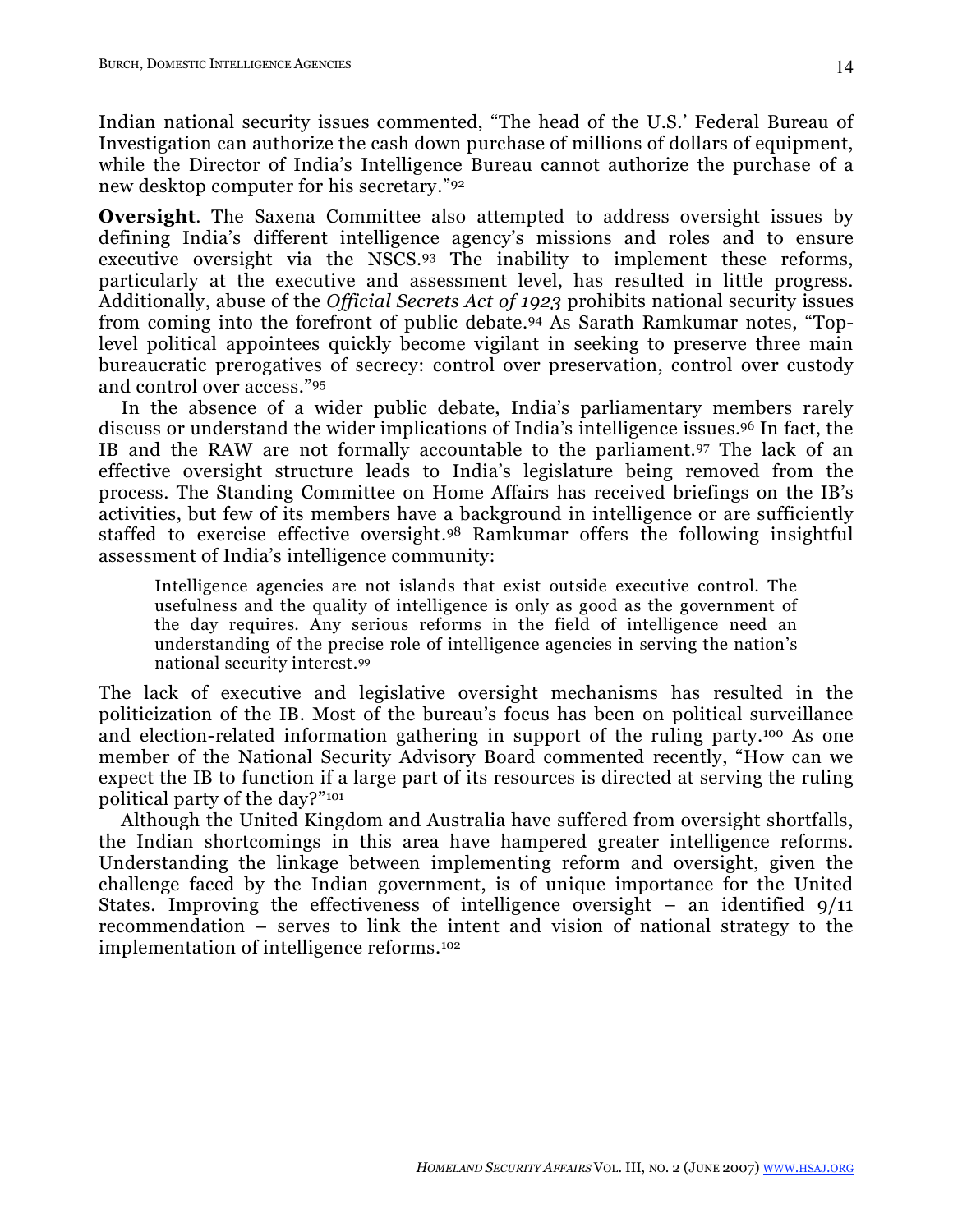| <b>DCAF BENCHMARKS</b>                                        | U.K.                        | Australia | India | U.S |
|---------------------------------------------------------------|-----------------------------|-----------|-------|-----|
| <b>DOMESTIC INTELLIGENCE</b><br><b>SUBJECT TO LAWS</b>        |                             |           |       |     |
| COORDINATION OF DOMESTIC<br><b>&amp; FOREIGN INTELLIGENCE</b> |                             |           |       |     |
| <b>EXECUTIVE BRANCH</b><br>COORDINATING                       |                             |           |       |     |
| <b>INDEPENDENT BODY</b><br><b>CONDUCTING ASSESSMENTS</b>      |                             |           |       |     |
| <b>OVERSIGHT MECHANISMS</b>                                   |                             |           |       |     |
|                                                               |                             |           |       |     |
| Solid Green (Most Effective)                                  | Solid Red (Least Effective) |           |       |     |

**Figure 3. DCAF Benchmarks versus the U.K.-Australia-India**

**Conclusion.** The IB has not been given the necessary tools and resources to fulfill its mission. Although the IB has a long history of performing its internal security function, the majority of its focus has been on political surveillance. Despite sound recommendations and higher-level organizational initiatives, bureaucratic infighting and petty competition have inhibited translating these initiatives into meaningful activities. Lastly, despite possessing definitive intelligence organizations and mandated assessment entities, the lack of strong executive direction and bipartisanship, weak legislative oversight, organizational instability, and ineffective resourcing have resulted in a listless national security and intelligence apparatus. These limitations, when compared to the DCAF benchmarks in Figure 3, display a marginal effectiveness. India's intelligence apparatus does not operate under a well defined set of laws and coordination between intelligence agencies remains an endemic problem. Its independent assessment capability has not been properly resourced and bureaucratic infighting greatly inhibits the ability of the executive to coordinate and direct intelligence efforts. Lastly, India's almost total lack of executive and legislative oversight severely limits accountability and the ability to reform the system.

### **DOMESTIC INTELLIGENCE AGENCY: APPLICATION FOR THE UNITED STATES?**

Proponents of a domestic intelligence agency highlight the importance of prevention, yet domestic intelligence agencies focused solely on information gathering and developing sources have not been proven to be more effective in preventing terrorist attacks. They may have a greater ability to develop better and more precise intelligence assessments on the nature of the domestic threat. The bombings in London (2005) and Mumbai (2006), however, highlight the point that not all attacks can be prevented. Additionally, the metrics for how many attacks have been prevented and where these agencies can cite unreported successes is absent due to their classified nature. By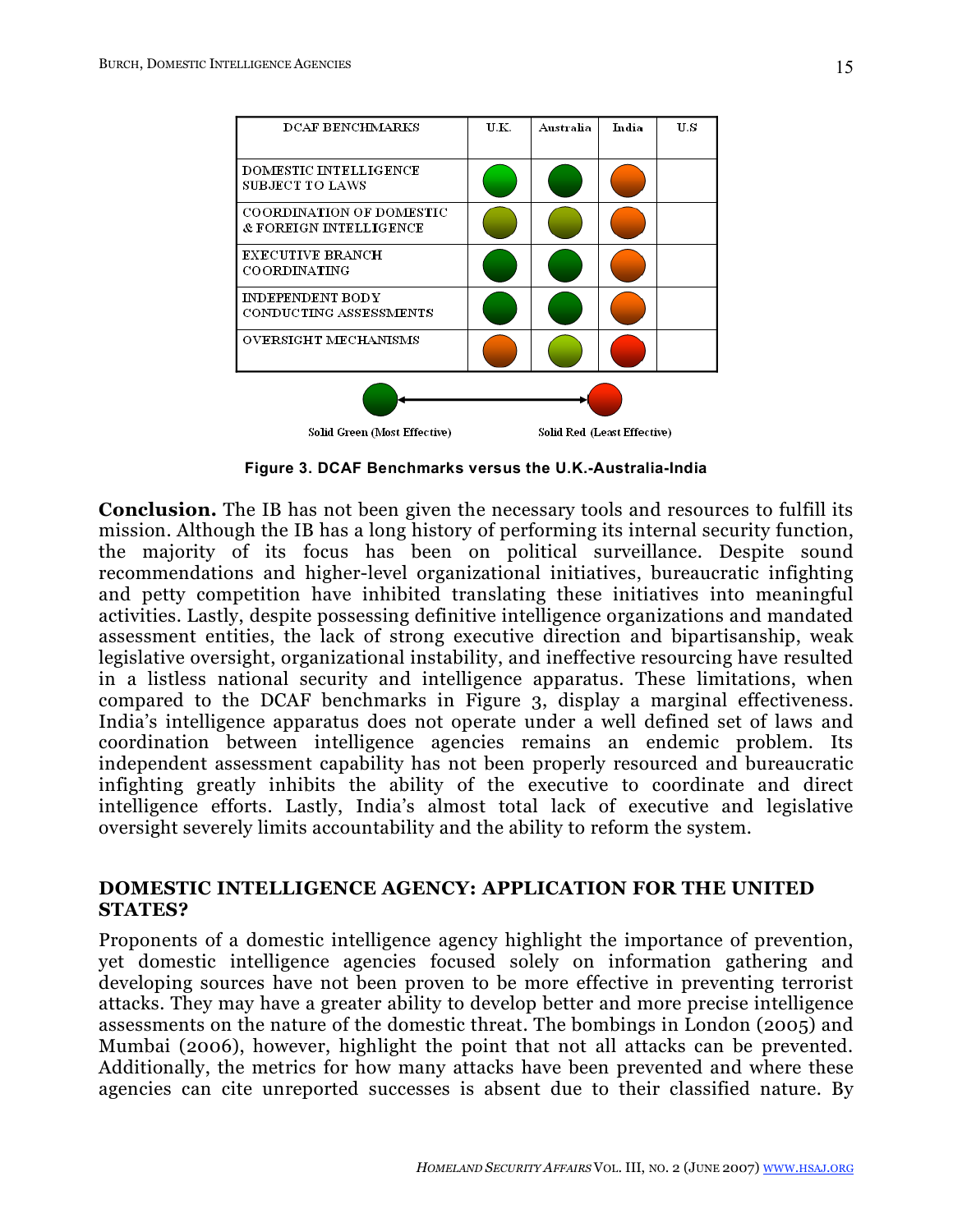examining the United Kingdom, Australia, and India, it is evident that the challenges of coordinating intelligence, sharing information, and implementing oversight mechanisms are problematic and relevant issues for their domestic intelligence agencies.

**Organization.** For the United States, intelligence coordination and assessment were highlighted as significant shortfalls after 9/11. Although the United States does not have an assessment apparatus as highly centralized and evolved as the United Kingdom or Australia, it has been recognized as a shortfall and steps have been taken to address this issue. The major change was the creation of the Department of Homeland Security with an intelligence charter. The U.S. government also adopted measures to implement intelligence coordination and improve identified shortfalls through the creation of the Director for National Intelligence (DNI), the National Counter Terrorism Center (NCTC), and revamping the FBI's intelligence capability.103 Calls for further FBI reforms have continued. As a result of further findings, the FBI consolidated many of its intelligence functions under the creation of the National Security Service.104 Despite the creation of these new agencies and initiatives, the effectiveness of these organizations to implement and institutionalize intelligence reforms, manage resources, and develop strategic assessments as envisioned in the national strategy is questionable, particularly since these initiatives have occurred within a relatively short period of nearly six years after 9/11 and given similar Indian attempts over the last decade.

**Information Sharing.** As with the United Kingdom, Australia, and India, information sharing is a significant issue for the United States. This is recognized as a core issue in the *National Intelligence Strategy for the United States*.105 Further measures have been taken to address this issue through creating the NCTC, instituting the DHS, reforming the FBI's headquarters, implementing Field Intelligence Groups (FIGs), and developing state intelligence fusion centers. The domestic intelligence challenge in the United States is similar to India's in terms of organization and the scope of the problem. Despite higher level initiatives, the FBI continues to have a "law enforcement" mindset, is experiencing similar problems with implementing its information sharing technology, and is faced with coordinating with multiple state and local efforts.<sup>106</sup> The DHS has also been faced with similar bureaucratic hurdles. Additionally, there is no clear linkage or relationship between the NCTC and the numerous state and local fusion centers that have been created since  $9/11$ .<sup>107</sup> As a result, the level of integration remains questionable. Despite the plethora of executive findings and directives, there are still significant bureaucratic hurdles and infighting to sharing information.

**Oversight.** Intelligence oversight remains an issue for the United States. Controversies such as the National Security Agency's (NSA) electronic surveillance and the Department of Defense's Counter Intelligence Field Activity's (CIFA) monitoring of U.S. persons, the intelligence activities in Guantánamo, and the handling of National Security Letters remain at the forefront of the political debate. Intelligence initiatives have been undertaken since 9/11, but most of these efforts – particularly with regard to domestic intelligence – have received significant criticism due to ineffective implementation efforts and a lack of bipartisan buy-in. While oversight issues are also challenges for MI5, ASIO, and the IB, Australia seems to have a highly developed,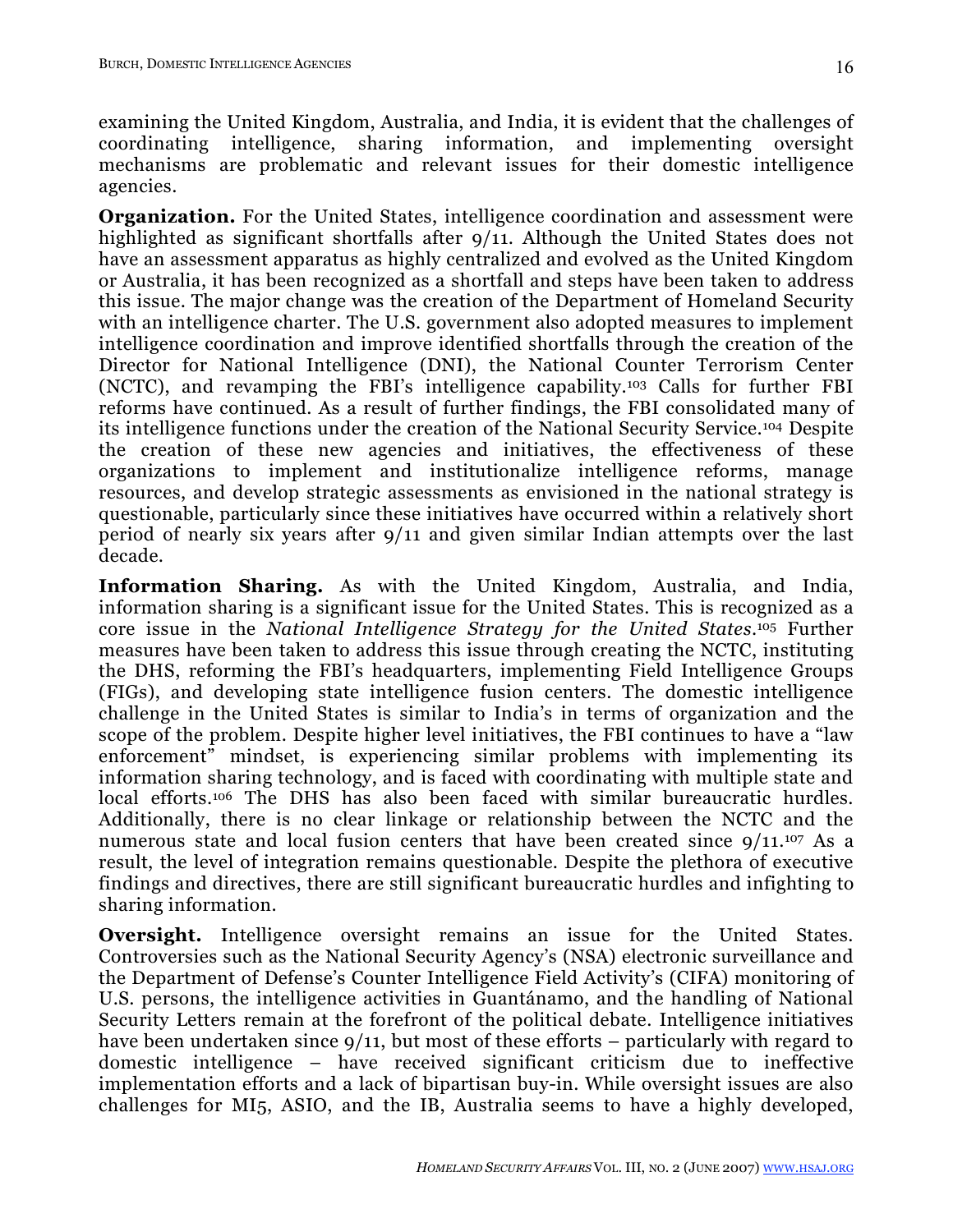resourced, and aggressive executive and legislative oversight component. A closer examination of Australia's oversight practices and mechanisms could yield practical lessons for the United States. Additionally, the United States needs to streamline and improve its legislative oversight process – a key recommendation of the  $9/11$ Commission – to ensure proper safeguards for civil liberties and accountability of intelligence operations.108 Progress in this area has been tepid.

| <b>DCAF BENCHMARKS</b>                                               | U.K.                        | Australia | India | U.S |
|----------------------------------------------------------------------|-----------------------------|-----------|-------|-----|
| <b>DOMESTIC INTELLIGENCE</b><br><b>SUBJECT TO LAWS</b>               |                             |           |       |     |
| <b>COORDINATION OF DOMESTIC</b><br><b>&amp; FOREIGN INTELLIGENCE</b> |                             |           |       |     |
| <b>EXECUTIVE BRANCH</b><br>COORDINATING                              |                             |           |       |     |
| <b>INDEPENDENT BODY</b><br><b>CONDUCTING ASSESSMENTS</b>             |                             |           |       |     |
| <b>OVERSIGHT MECHANISMS</b>                                          |                             |           |       |     |
|                                                                      |                             |           |       |     |
| Solid Green (Most Effective)                                         | Solid Red (Least Effective) |           |       |     |

**Figure 4. DCAF Benchmarks versus U.K.-Australia-India-U.S.**

**Conclusion.** When compared to the DCAF benchmarks in Figure 4, the United States possesses a well defined set of laws operating under a strong executive mechanism. These strengths, however, are offset by a weaker executive and legislative oversight process. Although U.S. oversight mechanisms limit the statutory ability of the FBI and other agencies to conduct domestic intelligence, there are still oversight shortfalls in terms of staffing, resources, and legislative access. As seen in the Indian case, limited oversight can also lead to poor implementation of intelligence initiatives. Although there have been numerous fact-finding commissions, such as the 9/11, the *Commission on Intelligence Capabilities of the United States regarding Weapons of Mass Destruction*, and the numerous panels prior to 9/11, there has not been a strategic and bipartisan approach to overseeing and tracking the implementation and effectiveness of these reforms. Lastly, although steps have been taken to institutionalize the NCTC's independent assessment capability and fuse domestic and foreign intelligence, it is uncertain whether these steps are translating into positive action, whether they are truly combining with the efforts of the DHS or regional, state, or large metropolitan fusion centers, or whether an additional layer of bureaucracy has been added to an already heavily bureaucratized intelligence apparatus.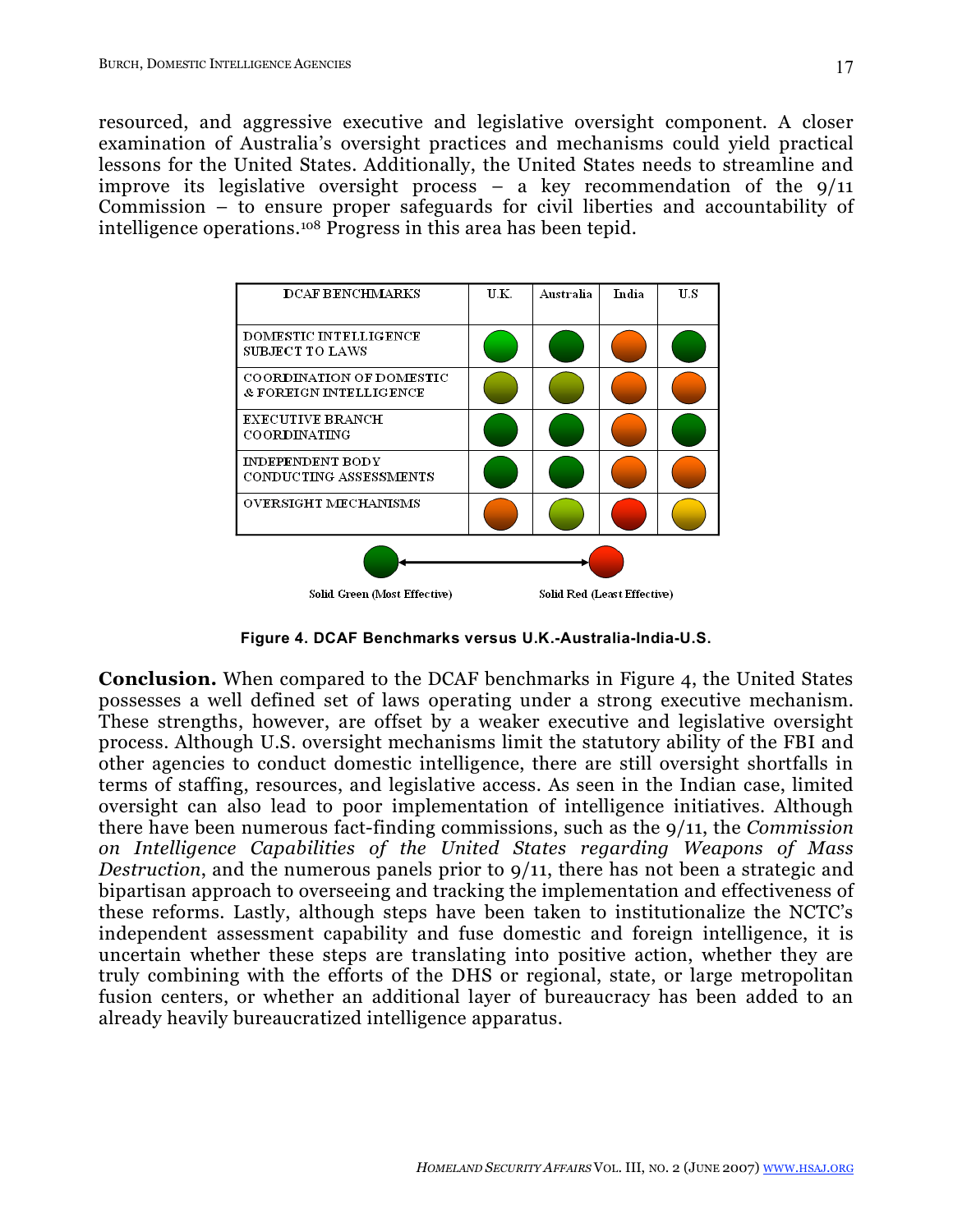### **SUMMARY**

Although domestic intelligence agencies possess several shortfalls in not being able to prevent terrorist attacks and have corresponding information-sharing shortfalls and oversight issues, these shortfalls do not address the entire scope of the problem. While domestic intelligence agencies may not be able to prevent all terrorist attacks, are they more successful in preventing most attacks? Do effective domestic intelligence agencies, solely focused on intelligence gathering and unencumbered by law enforcement responsibilities, possess a better ability to focus and develop precise intelligence? Without access to classified sources or performance measures, most literature would suggest that domestic intelligence agencies are more effective in developing intelligence through the penetration of terrorist cells and collation of other intelligence data.109

Additionally, the combination of law enforcement and intelligence functions under the FBI and the Attorney General, acting as the federal government's chief legal officer, has also led to civil rights abuses. Opponents to the creation of a domestic intelligence agency fail to recognize that the argument for separating domestic intelligence from law enforcement functions was precisely the reason for limiting the West German government's ability to exercise arbitrary power when it was reconstituted as a nation in the 1950s.110 In other words, the German domestic intelligence apparatus was consciously separated from law enforcement responsibilities to prevent an abuse of power. Balancing civil rights and public safety remains a problematic issue for democracies whether they possess a domestic intelligence agency or not.

Despite the arguments posed by the advocates for and opponents to having a domestic intelligence agency for the United States, an examination of MI5, ASIO, and the IB have shown that domestic intelligence agencies are not necessarily the solution to addressing the domestic intelligence gap. They may possess a greater ability to better categorize threats and operate unencumbered by complicated and competing mission roles within one agency. In terms of the feasibility, suitability, and acceptability of implementing this organizational construct for the United States, it is *feasible* to develop a U.S. domestic intelligence agency if the resources and executive direction are applied to instituting this capability. The critical *feasibility* issue, however, is whether the United States can translate strategic guidance and direction into meaningful change, reform, and capability that mitigates the domestic intelligence gap – whether under a domestic intelligence agency or some other organizational construct. This is the clear lesson from India's attempt to reform the IB and institute larger intelligence reforms.

*Suitability* (whether the mission will be accomplished if the tasks are carried out successfully) is also contingent on the ability to translate strategic intent into meaningful change. The 9/11 Commission did not see a need to create a domestic intelligence agency *unless their other recommendations were not adopted* – to create an effective NCTC and Director of National Intelligence (DNI).111 The effectiveness of the DNI to implement reform was questionable when 96 percent of the FBI's intelligence function fell *outside* of the DNI's purview.112 Continued FBI reform attempts, as evidenced by reorganization efforts in 1998, 1999, 2000, and 2001, are indicative of organizational instability or resistance to change.113 Organizational instability and resistance to change can also be applied to NSA. Additionally, the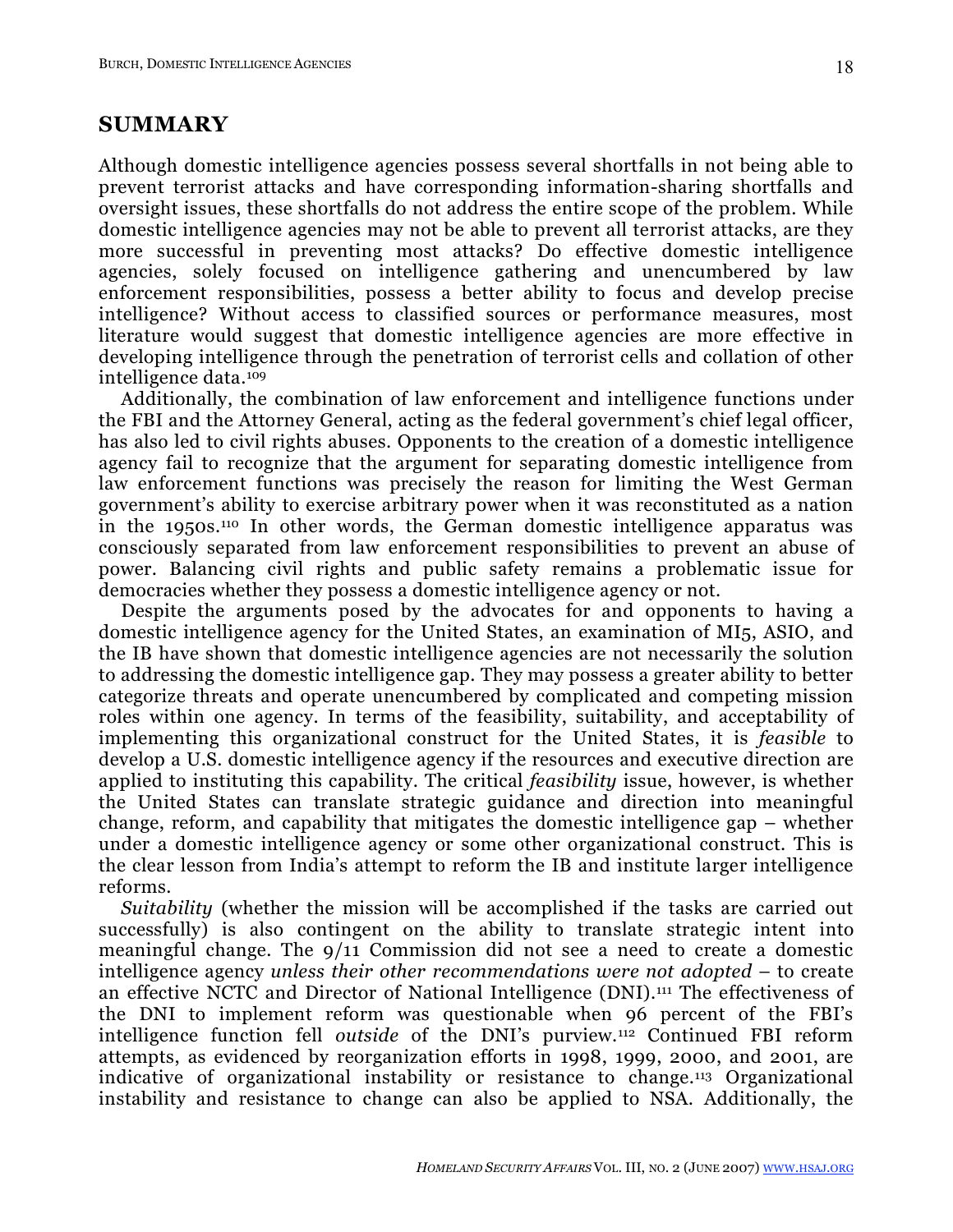obstacles to creating a unified DHS are another indication of bureaucratic intransigence. The implementation of a strategic vision into reality is clearly a challenge that India has had to face. These shortfalls and others would indicate that current tasks and reforms are not being effectively implemented.

Like the United States, the United Kingdom, Australia, and India have been unable to prevent terrorist attacks. In the absence of definitively demonstrating that domestic intelligence agencies are better positioned to prevent most attacks, the single largest obstacle to implementing this organizational construct in the United States is cultural. Given the history and structure of the United States, it is probably still not *acceptable* to have a domestic intelligence agency. Although the political supportability was stronger after 9/11, most Americans do not like to feel that they are being spied upon by their government or neighbors.114 Additionally, as Kate Martin points out, "Nothing in the pre-September 11 law prevented the CIA from informing the FBI that the suspected terrorists had entered the United States, and nothing would have prevented the FBI from pursuing them."115 The issue lies in the practical interpretation of these regulations. It was the inability to effectively put these regulations into practice that led to information-sharing shortfalls prior to 9/11. It is also the inability to effectively implement the post 9/11 regulations and intelligence initiatives through a bipartisan approach – such as the NSA monitoring program – that creates continued foreigndomestic information sharing gaps.

The central issue is not whether to have a combined law enforcement and intelligence organization versus a sole domestic intelligence agency. The issue is effective *organizational reform*, *information sharing*, and *oversight*.116 Effective organizational change, information sharing, and oversight are not necessarily achieved through high-level organizational repositioning, implementing common information data systems, or passing new regulations for managing intelligence operations and reform. The absence of a significant terrorist attack in the United States since 9/11 is also not a good indicator that the intelligence apparatus is operating more efficiently. The creation of additional bureaucracies, an increased centralization of intelligence functions that inhibits the analysis of opposing alternatives, and the inability of the U.S. Congress to reform its oversight process may have actually led to greater drawbacks rather than progress. Although the United States has developed strategies and applied significant resources to address its weaker areas – such as the creation of the DNI to oversee the intelligence community, the NCTC to integrate domestic-foreign intelligence and develop assessments, and the professionalization of the DHS and the FBI's intelligence functions – there remains a level of uncertainty whether these initiatives have resulted in greater progress and meaningful transformation. This uncertainty continues to place the United States at risk. To address these information sharing and oversight uncertainties, the following actions are recommended:

• Assess the ability of the DNI to exercise leadership and management over the intelligence community in terms of controlling resources, implementing crossorganizational information sharing initiatives, and effecting reform consistent with the *National Intelligence Strategy for the United States*. This is a clear lesson learned from similar Indian attempts to reform its intelligence community since the 1999 GoM findings.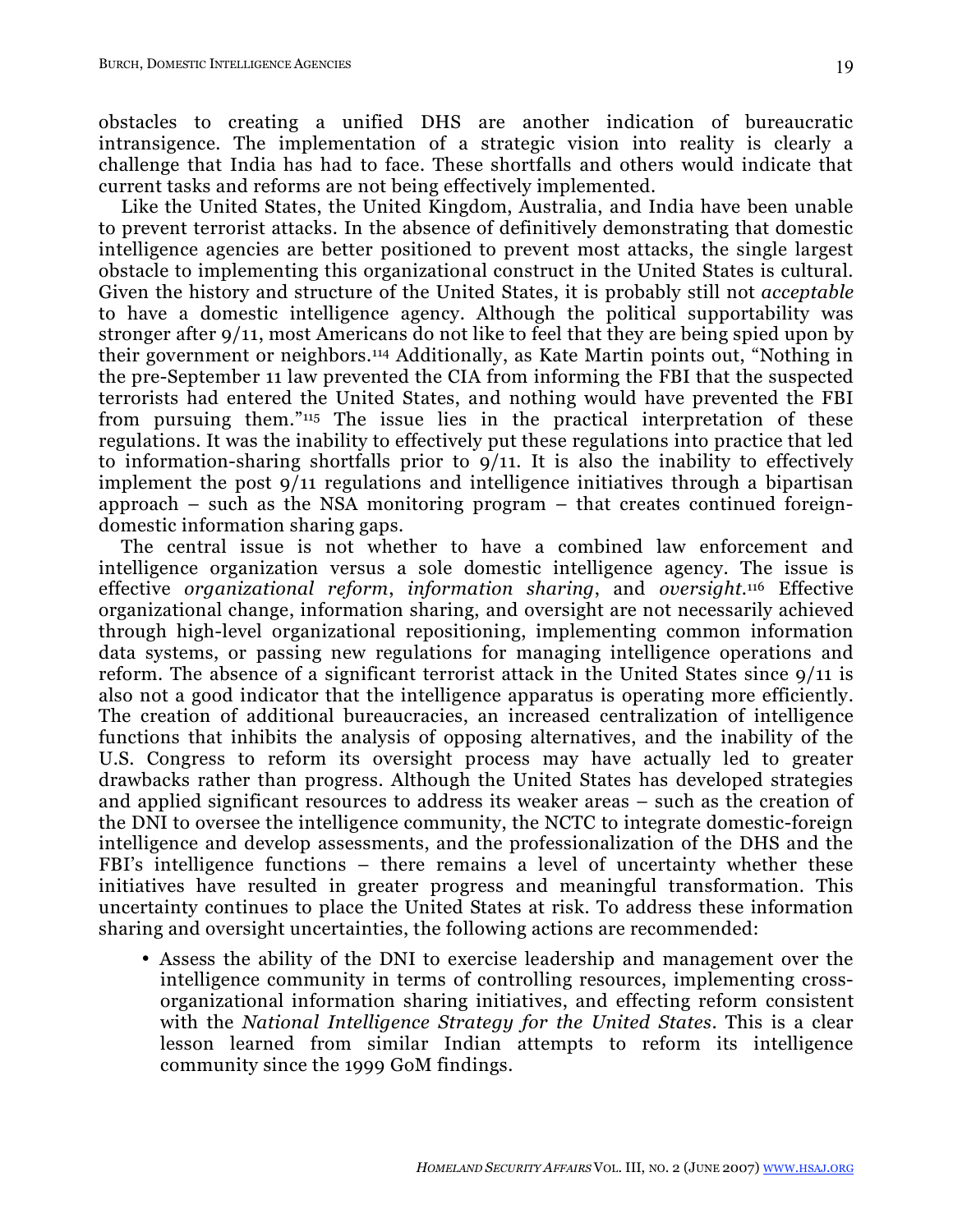- Capitalizing on the British and Australian strengths in developing strategic assessments and categorizing domestic threats, conduct an end-to-end organizational review of NCTC to analyze its performance compared to its stated mission, particularly its ability to support its domestic intelligence assessment within a *national* and not strictly federal context.
- Given the identified information-sharing shortfalls with countries possessing domestic intelligence agencies, conduct a review of information sharing and knowledge management policies to assess the applicability of current policies versus actual practice, most notably providing warning and the sharing of raw and unevaluated intelligence between organizations.117
- Review the FBI's and DHS's intelligence reform initiatives in terms of professionalization, information sharing, strategic focus, and resource allocation to determine if there is a continued law enforcement versus intelligence mindset, as evidenced by Indian bureaucratic infighting.
- Drawing from Australian strengths, reevaluate executive and congressional oversight mechanisms and reforms to identify duplicative functions, staffing, resources, and the ability to link strategic intent to implementation of intelligence reforms.

Merely implementing a U.S. domestic intelligence agency will not prevent further terrorist attacks. Although the domestic intelligence agencies of the United Kingdom, Australia, and to a lesser extent, India, have had their successes, they have also suffered the same shortcomings of the United States in terms of information sharing and oversight. Additionally, there have been numerous organizational changes and attempts at reform since 9/11. Only an in-depth appraisal of the DNI and NCTC's performance, the ability of intelligence and law enforcement organizations to share information, the FBI's progress at reforming itself, the implementation of the DHS as an organization with a domestic intelligence function, and the ability to provide effective oversight will determine whether the intelligence shortfalls identified in the congressional inquiry into the attacks on  $9/11$  have been addressed.<sup>118</sup>

*LCDR James Burch has been in the Navy for eighteen years as a Naval Cryptologist and is currently assigned to U.S. Northern Command as the Deputy Chief of Collection Management within the Intelligence Directorate. He was most recently assigned to CRUISER DESTROYER GROUP TWO as part of the GEORGE WASHINGTON Battle Group from 2001-2003, which deployed off the coast of New York City after 9/11 and later participated in Operation Enduring Freedom. After his assignment, he attended the U.S. Army's Command and General Staff College (CGSC) in Leavenworth, Kansas. LCDR Burch's educational background consists of a B.S. in Marine Transportation from the U.S. Merchant Marine Academy and an M.A. in Military History from CGSC. He also attended the Naval Command & Staff College via the Navy's seminar program and the Joint Forces Staff College.*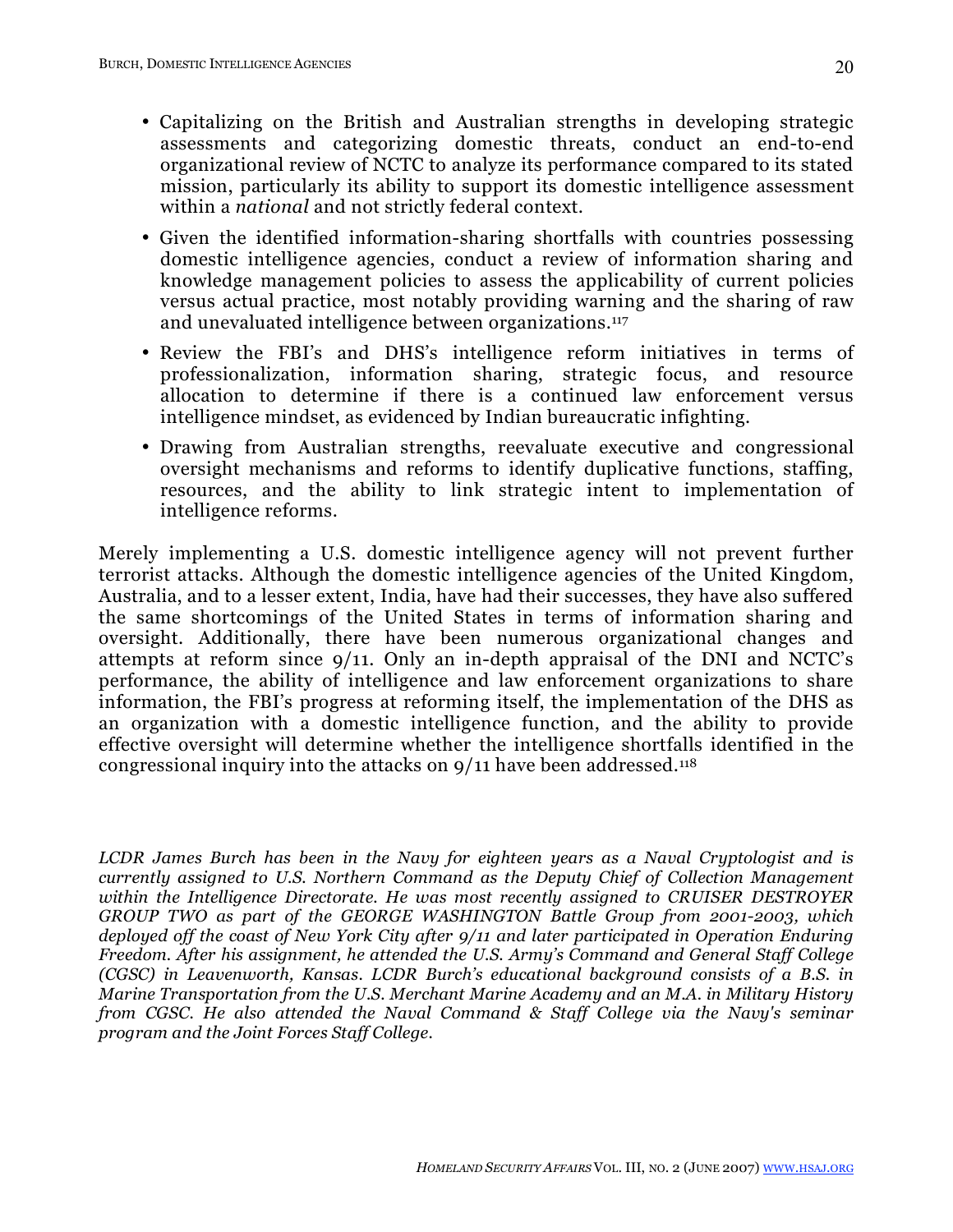$\overline{a}$ 

1 U.S. Congress, House, Permanent Select Committee on Intelligence and Senate Select Committee on Intelligence, *Report of the Joint Inquiry into the Terrorist Attacks of September 11, 2001*, 107th Congress, 2nd Session,December 2002, S. Rept. No. 107-531, H. Rept. No. 107-792, 244. http://www.fas.org/irp/congress/2002\_rpt/911rept.pdf.

2 National Commission on Terrorist Attacks upon the United States, *The 9/11 Commission Report* (New York: W.W. Norton & Company, 2003), 353. The inability to manage and fuse foreign and domestic intelligence information was identified as a key shortfall.

3 Gregory F. Treverton, "Intelligence, Law Enforcement, and Homeland Security," *The Century Foundation* (January 8, 2002): 1. http://www.tcf.org/Publications/HomelandSecurity/trevertonintelligence.pdf.

4 National Commission on Terrorist Attacks, *The 9/11 Commission Report*, 172. The estimate for al Qaeda's monetary cost to plan and execute the 9/11 attacks ranges from \$400,000 to \$500,000 dollars.

5 U.S. Congress, Senate, *Homeland Security Act of 2002*, Public Law 107-296, sec. 101 (2002), 13; http://fl1.findlaw.com/ news.findlaw.com/hdocs/docs/terrorism/hsa2002.pdf. Section 101 established the Department of Homeland Security and reorganized several preexisting government agencies under the department.

6 Permanent Select Committee on Intelligence, *Report of the Joint Inquiry*, 245.

7 Paul R. Pillar, "Intelligence," in *Attacking Terrorism: Elements of a Grand Strategy* (Washington, DC: Georgetown University Press, 2004), 134.

8 Mark W. Lowenthal, *Intelligence: From Secrets to Policy*, 3rd ed (Washington, DC: CQ Press, 2006), 234.

9 Harry Howe Ransom, "The Politicization of Intelligence," in *Strategic Intelligence: Windows Into A Secret World*, ed. Loch K. Johnson and James J. Wirtz (Los Angeles, CA: Roxbury Publishing Company, 2004), 175.

10 Harvey Rishikof, "The Role of the Federal Bureau of Investigation in National Security," in *Intelligence and National Security Strategist: Enduring Issues and Challenges*, ed. Roger Z. George and Robert D. Kline (New York: Rowan & Littlefield Publishers, Inc., 2006), 126; The Markle Foundation, *Protecting America's Freedom in the Information Age: A Report of the Markle Foundation Task Force* (October 2002), 21. http://www.markle.org/downloadable\_assets/nstf\_full.pdf.

11 Michael Massing, "A War on Terrorism is Futile," in *Are Efforts to Reduce Terrorism Successful?*, ed. Lauri S. Friedman (New Haven, CT: Greenhaven Press, 2005), 25.

12Permanent Select Commmittee on Intelligence, *Report of the Joint Inquiry*, 245.

13 Larry M. Wortzel, "Americans Do Not Need a New Domestic Spy Agency to Improve Intelligence and Homeland Security," *The Heritage Foundation*, no. 848 (January 10, 2003): 2. http://www.heritage.org/Research/ HomelandDefense/loader.cfm?url=/ commonspot/security/getfile.cfm&PageID=34700.

14 Eric R. Taylor, "The Department of Homeland Security May Make Americans Less Safe," in *Homeland Security*, ed. James D. Torr (New Haven, CT: Greenhaven Press, 2004), 64.

15 Ibid., 61.

16 Frederic R. Manget, "Another System of Oversight: Intelligence and the Rise of Judicial Intervention," in *Strategic Intelligence: Windows Into A Secret World*, ed. Loch K. Johnson and James J. Wirtz (Los Angeles, CA: Roxbury Publishing Company, 2004), 408.

17 B. Raman, *Intelligence: Past, Present, and Future* (New Delhi, India: Lancer Publishers & Distributors, 2002), 6.

18 Manget, "Another System of Oversight: Intelligence and the Rise of Judicial Intervention," 408; Rishikof, "The Role of the Federal Bureau of Investigation in National Security," 126.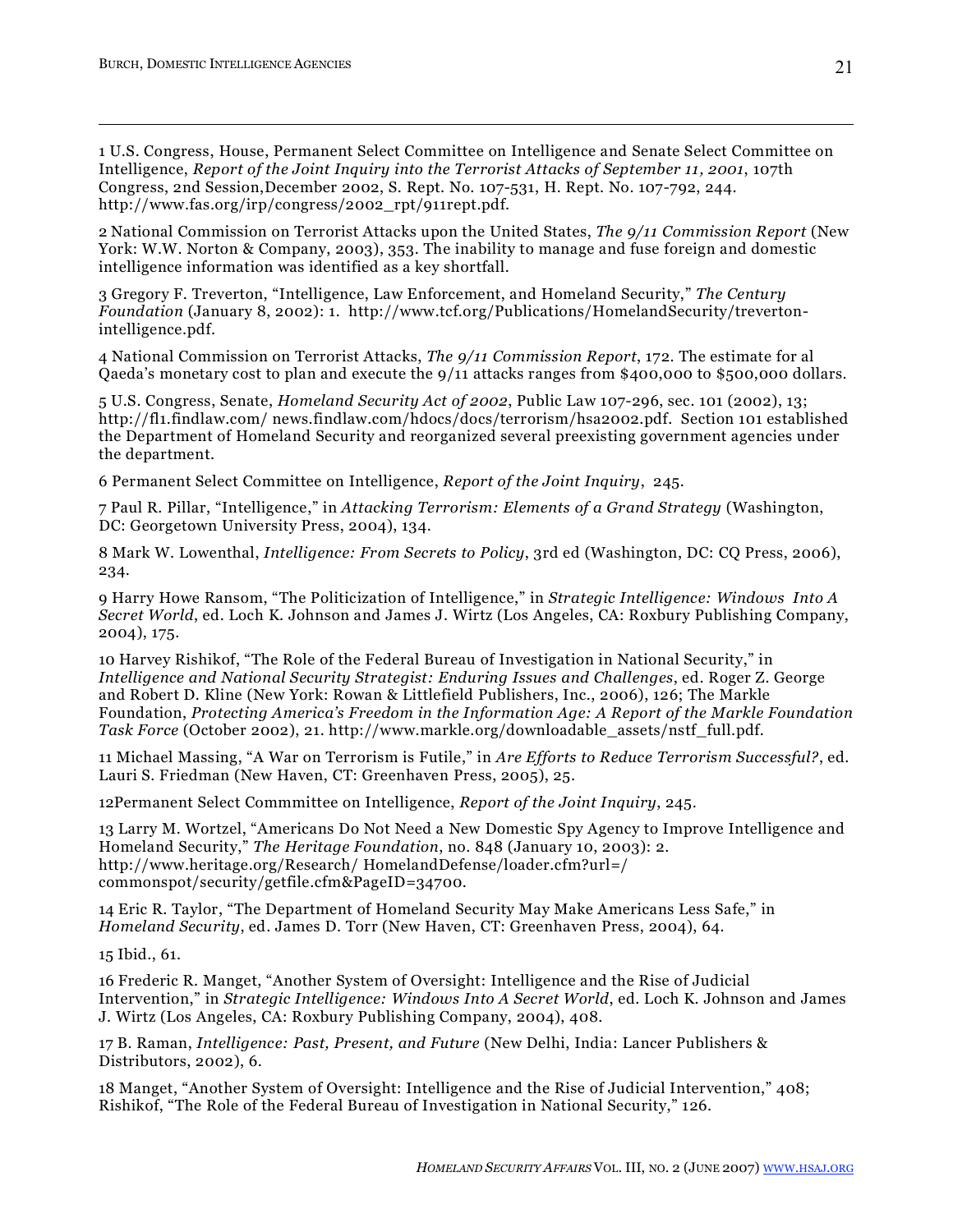19 Ransom, "The Politicization of Intelligence," 171.

20 Ibid., 175.

 $\overline{a}$ 

21 Benjamin Netanyahu, *Fighting Terrorism: How Democracies Can Defeat the International Terrorist Network* (New York: Farrar, Straus and Giroux, 1995), 30.

22 Richard A. Posner, *Remaking Domestic Intelligence* (Palo Alto, CA: Hoover Institution Press, 2005), 73.

23 Geneva Centre for Democratic Control of Armed Forces, "Intelligence Services and Democracy," no. 13, Geneva Centre for the Democratic Control of Armed Forces (DCAF) (April 2002):3-13, http://www.dcaf.ch/\_docs/WP13.pdf (accessed on December 31, 2006).

24 Department of Defense, *Joint Staff Officer's Guide* (Washington, DC: GPO, 2000), 4-87, G-75.

25 Tony Blair, "BBC Breakfast with Frost Interview," interview by Sir David Frost, *British Broadcasting Corporation (BBC)* (30 September 2001);

http://news.bbc.co.uk/1/hi/programmes/breakfast\_with\_frost/1571541.stm.

26 Lowenthal, *Intelligence: From Secrets to Policy*, 291.

27 Frank Gregory, "Intelligence led Counter-terrorism: A Brief Analysis of the UK Domestic Intelligence System's Response to 9/11 and the Implications of the London Bombings of 7 July 2005," *Real Instituto Elcano de Estudios Internacionales y Estratégicos,* no. 94 (7 December 2005), 3; http://www.realinstitutoelcano.org/analisis/781/Gregory781-v.pdf.

28 U.S. Congress, Senate, *Catching Terrorists: The British System versus the U.S. System*, Hearing Before a Subcommittee of the Committee on Appropriations, 109th Congress, 2nd Session (September 14, 2006), 23; http://frwebgate.access.gpo.gov/cgi-

bin/getdoc.cgi?dbname=109\_senate\_hearings&docid=f:30707.pdf.

29 Todd Masse, *Domestic Intelligence in the United Kingdom: Applicability of the MI5 Model to the United States (*Washington DC: The Library of Congress, 19 May 2003), 6; http://www.fas.org/irp/crs/RL31920.pdf.

30 Peter Chalk and William Rosenau, *Confronting the Enemy Within: Security Intelligence, The Police, and Counterterrorism in Four Democracies* (Santa Monica, CA: RAND Corporation, 2004), 12. http://www.rand.org/pubs/monographs/2004/RAND\_MG100.pdf.

31 Jane's Intelligence Digest, *Britain: intelligence versus terrorism* (London: Jane's Information Group, 2006), 1.

32 According to MI5, the Security Service currently employs approximately 2,800 persons. The organization as a whole has experienced targeted growth since 9/11. See MI5's website at www.mi5.gov.uk.

33 Her Majesty's Government, *Countering International Terrorism: the United Kingdom's Strategy*, CM6888 (July 2006), 16; http://www.mi5.gov.uk/files/pdf/ct\_strategy.pdf.

34 Ibid., 2.

35 Ibid., 16.

36 U.S. Congress, Senate, *Catching Terrorists: The British System versus the U.S. System*, 22.

37 Chalk and Rosenau, *Confronting the Enemy Within*, 10.

38 Paul Tumelty, "An In-Depth Look at the London Bombers," *Terrorism Monitor* 3, no.15 (July 28, 2005): 4; http://jamestown.org/terrorism/ news/uploads/ter\_003\_015.pdf.

39 Gregory, "Intelligence led Counter-terrorism," 3.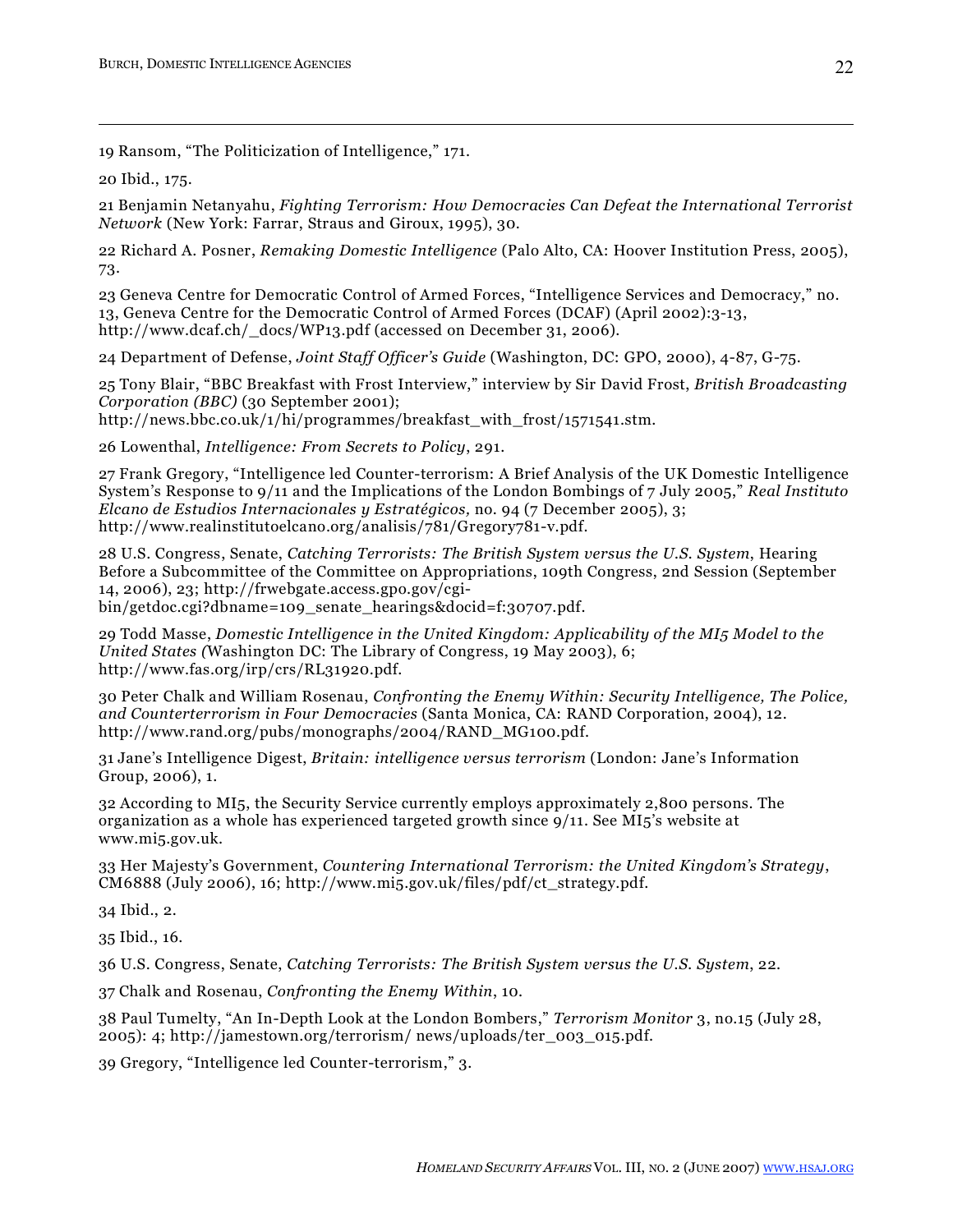Jim Dempsey, "Domestic Intelligence Agencies: The Mixed Record of the UK's MI5," *Center for Democracy and Technology* (27 January 2003), 2; http://www.cdt.org/security/usapatriot/030127mi5.pdf.

Masse, *Domestic Intelligence in the United Kingdom*, 6.

 Chalk and Rosenau, *Confronting the Enemy Within*, 31; Gregory, "Intelligence led Counterterrorism," 3.

U.S. Congress, Senate, *Catching Terrorists: The British System versus the U.S. System*, 28.

Lowenthal, *Intelligence: From Secrets to Policy*, 292-293.

Chalk and Rosenau, *Confronting the Enemy Within*, 14-15.

U.S. Congress, Senate, *Catching Terrorists: The British System versus the U.S. System*, 28.

 Masse, *Domestic Intelligence in the United Kingdom*, 9. The doctrine of prior restraint was deemed unconstitutional in the United States in the *New York Times v. United States (1971)*.

Chalk and Rosenau, *Confronting the Enemy Within*, 51, 53.

Ibid., 14.

 $\overline{a}$ 

 John Howard, "Prime Minister's Address to the Nation," *Prime Minister of Australia News Room* (March 20, 2003), http://www.pm.gov.au/news/speeches/speech79.html.

 Inspector-General of Intelligence and Security, *Annual Report 2005-2006*, 25 September 2006, File Reference 2005/125, 22 http://www.igis.gov.au/annuals/05-06/pdf/IGIS\_AR\_2005-06.pdf.

 Nicholas Grono, "Australia's Response to Terrorism," *Studies in Intelligence*, 48, no. 1 (2004): 28; http://www.cia.gov/csi/studies/vol48no1/article03.html.

 Australian Government, *Protecting Australia Against Terrorism 2006: Australia's National Counterterrorism Policies and Arrangements* (2006), 40-41; http://www.dpmc.gov.au/publications/protecting\_australia\_2006/docs/paat\_2006.pdf.

 Director-General of Security, *ASIO Report to Parliament 2005-2006*, September 2006, Reference no. eA1004090, viii, 42; http://www.asio.gov.au/Publications/comp.htm. Under Australia's *ASIO Legislation Amendment Act 2006*, ASIO possesses special warrant powers to initiate questioning and detention for particular circumstances under the review of the Attorney General.

Australian Government, *Protecting Australia Against Terrorism 2006*, 40.

Grono, "Australia's Response to Terrorism," 27.

Australian Government, *Protecting Australia Against Terrorism 2006,* 8.

Ibid., 13.

Mark Thomson, *Jane's Terrorism & Security Monitor* (London: Jane's Information Group, 2006), 1.

Inspector-General of Intelligence and Security, *Annual Report 2005-2006*, 52.

Director-General of Security, *ASIO Report to Parliament 2005-2006*, 51.

Australian Government, *Protecting Australia Against Terrorism 2006*, 16.

Chalk and Rosenau, *Confronting the Enemy Within*, 49.

Australian Government, *Protecting Australia Against Terrorism 2006*, 42.

Chalk and Rosenau, *Confronting the Enemy Within*, 40.

Australian Government, *Protecting Australia Against Terrorism 2006*, 41-42.

Ibid., 24.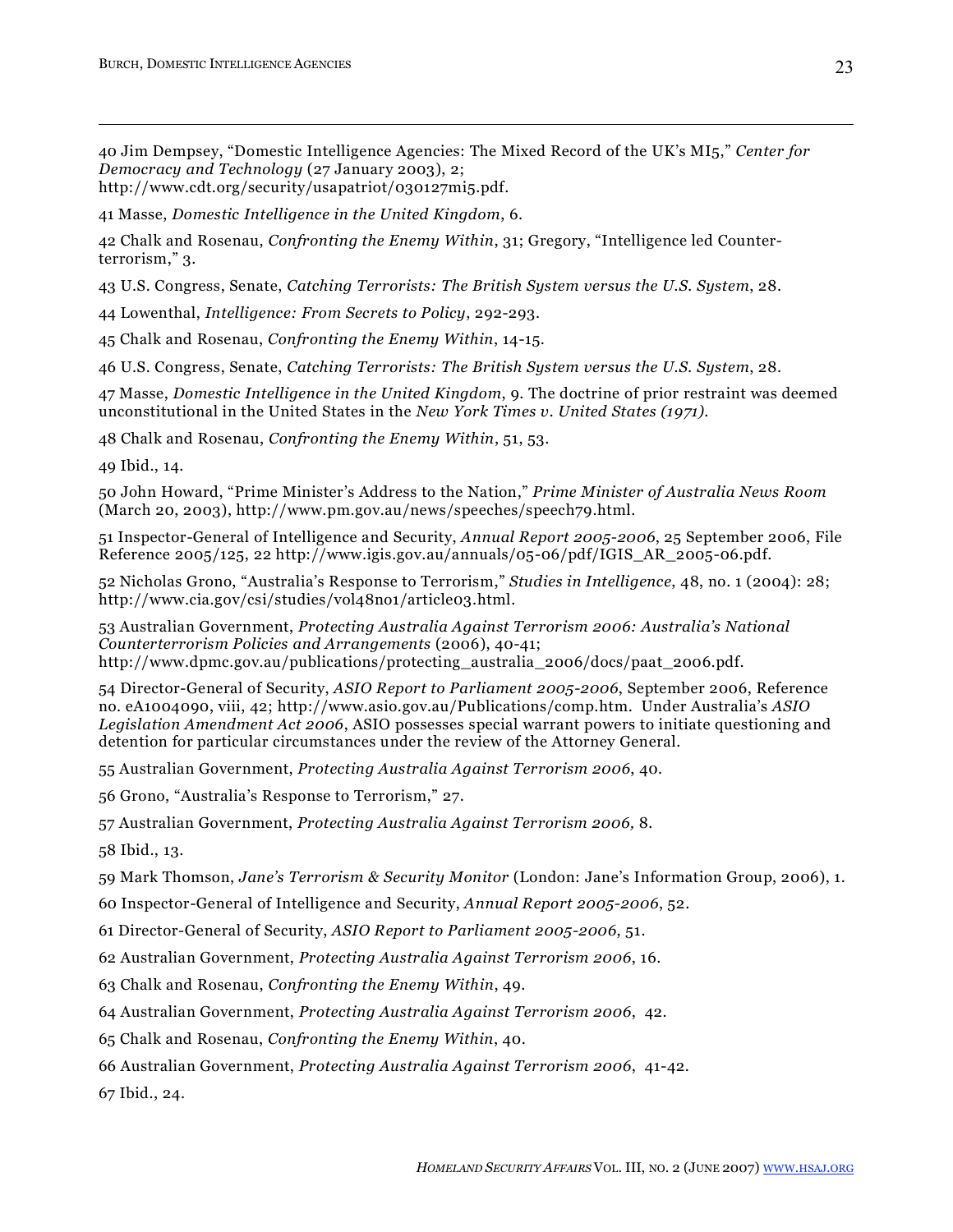$\overline{a}$ 

68 Gregory, "Intelligence led Counter-terrorism," 4.

69 Chalk and Rosenau, *Confronting the Enemy Within*, 50.

70 Manmoham Singh, "Interview of Prime Minister Dr. Manmoham Singh," interview by Charlie Rose, *Charlie Rose Show* (21 September 2004),

http://www.indianembassy.org/pm/pm\_charlie\_rose\_sep\_21\_04.htm.

71 Jane's Intelligence Digest, *Jane's Sentinel Security Assessment: South Asia - India: Security And Foreign Forces* (London: Jane's Information Group, 2006), 29.

72 Maloy Krishna Dhar, *Open Secrets: India's Intelligence Unveiled* (New Dehli, India: Manas Publications, 2005), 11.

73 Ministry of Home Affairs, *Annual Report 2006-07* (Government of India: 2007), 28, 31-32; http://mha.nic.in/Annual-Reports/ar0607\_Eng.pdf.

74 Sarath Ramkumar, "Intelligence Agencies: Need for greater attention by the government," *Institute of Peace & Conflict Studies*, no. 579 (17 September 2001): 1;

http://www.ipcs.org/newKashmirLevel2.jsp?action=showView&kValue=909&subCatID=null&mod=nul l.

75 Jane's Intelligence Digest, *Jane's Sentinel Security Assessment: South Asia - India: Security And Foreign Forces*, 28.

76 Rahul Bedi, "Indian intelligence gathering undermined by budget cuts," *Jane's Intelligence Review* (1 July 2004): 2.

77 Praveen Swami, "Handicapped Intelligence," *Frontline* 21, no. 14 (July 2004): 1; http//www.hinduonnet.com/fline/fl2114/stories/ 20040716001204900.htm.

78 Rahul Bedi, "Indian security shake up," *Jane's Intelligence Review*, (4 May 2001): 2; Praveen Swami, "A new intelligence organisation," *Frontline* 19, no. 6 (March 2002): 2; http://www.hinduonnet.com/fline/fl1906/19061240.htm.

79 Praveen Swami, "Bureaucrats kill critical intelligence reforms," *The Hindu,* June 18, 2004, p.1; http://www.hinduonnet.com/ thehindu/2004/06/18/stories/2004061805171100.htm.

80 Bedi, "Indian intelligence gathering undermined by budget cuts," 2; Praveen Swami, "Stalled reforms," *Frontline* 20, no. 9 (April/May 2003): 5; http://www.hinduonnet.com/fline/fl2009/stories/20030509002108700.htm.

81 Swati Pandey, *Law and Counterterrorism: The Prevention of Terrorism Act in a Strategic Dimension*, Institute of Peace & Conflict Studies Research Papers (April 2004), 4; http://www.ipcs.org/IRP04.pdf.

82 Government of India, Parliament, *Prevention of Terrorism Act, 2002* (March 28, 2002), Bill No. 5-C of 2002; http://rajyasabha.nic.in/bills-ls-rs/5-c-2002.pdf.

83 Jane's Intelligence Digest, *Jane's Sentinel Security Assessment: South Asia - India: Security And Foreign Forces*, 39; Pandey, *Law and Counterterrorism*, 5. Pandey highlighted the use of the *POTA* legislation to target political opponents.

84 Pandey, *Law and Counterterrorism*, 9. See pages 9-12 for the importance of linking law to national strategy.

85 Raman, *Intelligence: Past, Present, and Future*, 358-359.

86 Saikat Datta, "There Are No Secrets Here," *New Delhi Outlook*, 19 November 2006, p.1; http://www.outlookindia.com. The Joint Intelligence Committee had merged with National Security Council Secretariat in 1998, but was reformed into its own separate entity.

87 Bhashyam Kasturi, "The Intelligence Secret," *Institute of Peace & Conflict Studies*, no. 589 (27 September 2001),: 1;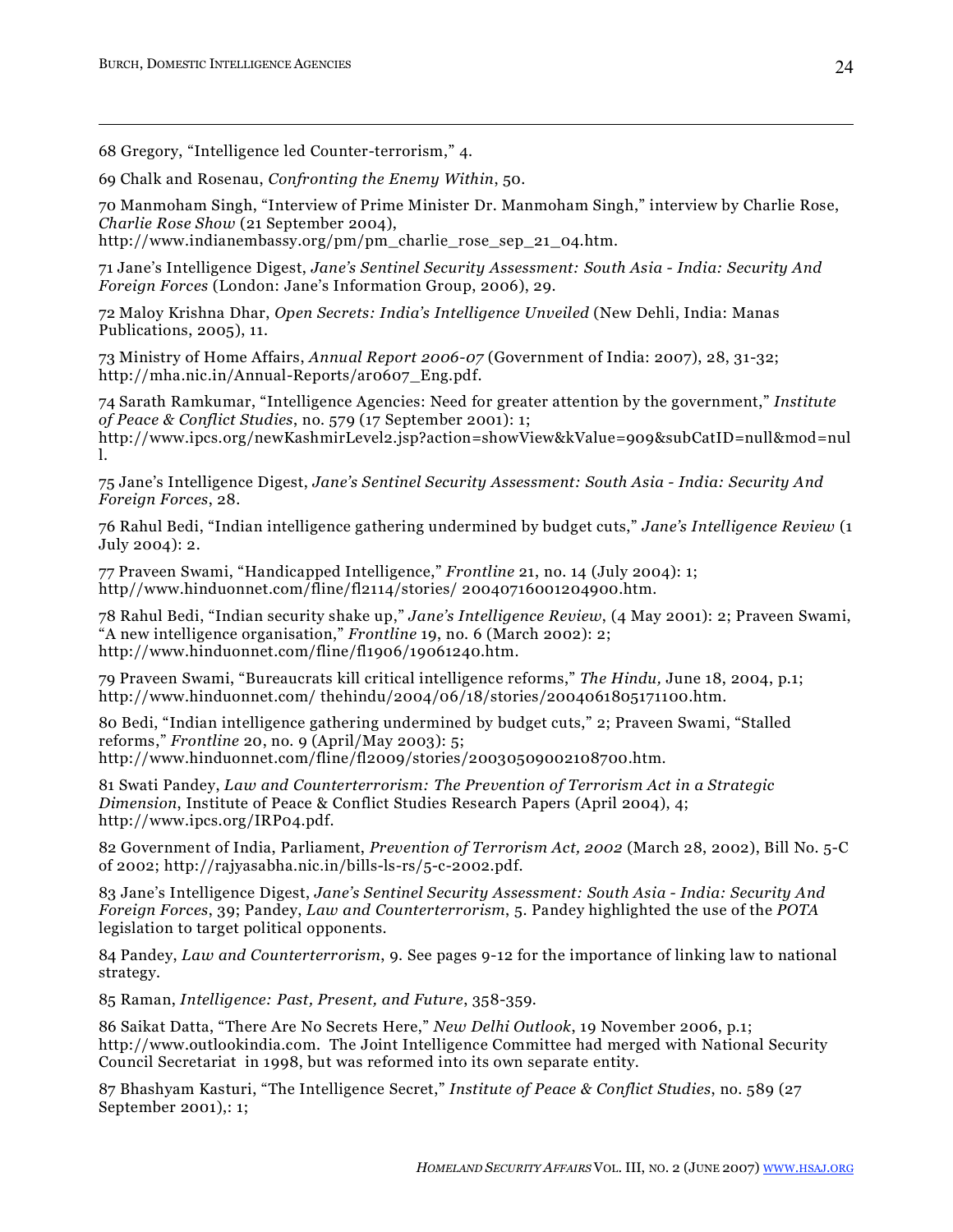http://www.ipcs.org/newKashmirLevel2.jsp?action=showView&kValue=899&subCatID=null&mod=nul l; Bedi, "Failures prompt India to reform intelligence service," *Jane's Intelligence Review* (23 May 2001), 3.

88 Dhar, 15.

 $\overline{a}$ 

89 Bedi, "Failures prompt India to reform intelligence service," 7.

90 George Iype, "Why intelligence fails, and terrorists succeed," *Rediff* (20 July 2006), p.1; http://www.rediff.com/news/2006/jul/ 20george.htm (accessed on January 4, 2007).

91 U.S. Congress, Senate, *Catching Terrorists: The British System versus the U.S. System*, 23-24. Stability in organizational relationships and intelligence sharing processes is touted as a significant strength of the British system where these functions have been allowed to mature over time.

92 Swami, "Bureaucrats kill critical intelligence reforms," 2.

93 Kasturi, "The Intelligence Secret," 1.

94 Sarath Ramkumar, "Revamping of Intelligence Apparatus," *Institute of Peace & Conflict Studies*, no. 328 (22 February 2000): 1;

http://www.ipcs.org/newKashmirLevel2.jsp?action=showView&kValue=641&subCatID=null&mod=null

95 Ramkumar, "Intelligence Agencies: Need for greater attention by the government," 1.

96 Swami, "Handicapped Intelligence," 4.

97 Dhar, *Open Secrets: India's Intelligence Unveiled*, 83.

98 Swami, "Stalled reforms," 4.

99 Sarath Ramkumar, "KRC: Government's Success, but Intelligence Failure," *Institute for Peace & Conflict Studies*, no. 392 (30 July 2000): 2;

http://www.ipcs.org/newKashmirLevel2.jsp?action=showView&kValue=1036&subCatID=null&mod=nu ll.

100 Bedi, "India's security shake up," 2.

101 Saikat Datta, "War Below the Radar," *New Delhi Outlook*, 31 July 2006, p.1; http://www.outlookindia.com.

102 National Commission on Terrorist Attacks, *The 9/11 Commission Report*, 395.

103 U.S. Congress, Senate, *Intelligence Reform and Terrorism Prevention Act of 2004*, Public Law 108- 458 (Washington DC: GPO, December 17, 2004), 3644; http://frwebgate.access.gpo.gov/cgibin/getdoc.cgi?dbname=108\_cong\_public\_laws&docid=f:publ458.108.pdf. Section 101(a) established the Office of the DNI. The act also codified the NCTC. Congressional Research Service, *FBI Intelligence Reform Since September 11, 2001: Issues and Options for Congress* (Washington DC: The Library of Congress, August 4, 2004), 5-6; http://www.fas.org/irp/crs/RL32336.pdf.

104 Commission on the Intelligence Capabilities of the United States Regarding Weapons of Mass Destruction, *Report to the President of the United States* (Washington DC: GPO, March 31, 2005), 30; http://www.wmd.gov/report/wmd\_report.pdf. The report specifically called for the consolidation of the FBI's counterterrorism and counterintelligence function under the Directorate of Intelligence. It also identified several other shortfalls with the FBI's progress in transforming its organizational culture and intelligence reforms. See Chapter 10 of the report for further details.

105 Office of the Director of National Intelligence, *The National Intelligence Strategy of the United States: Transformation through Integration and Innovation* (Washington, DC: GPO, October 2005), 1. The strategy highlights the necessity of integrating foreign and domestic intelligence efforts to eliminate the traditional gap in U.S. national security efforts.

106 Dhar, *Open Secrets: India's Intelligence Unveiled*, 13-14, 84-85. Dhar highlights these challenges for the Intelligence Bureau.